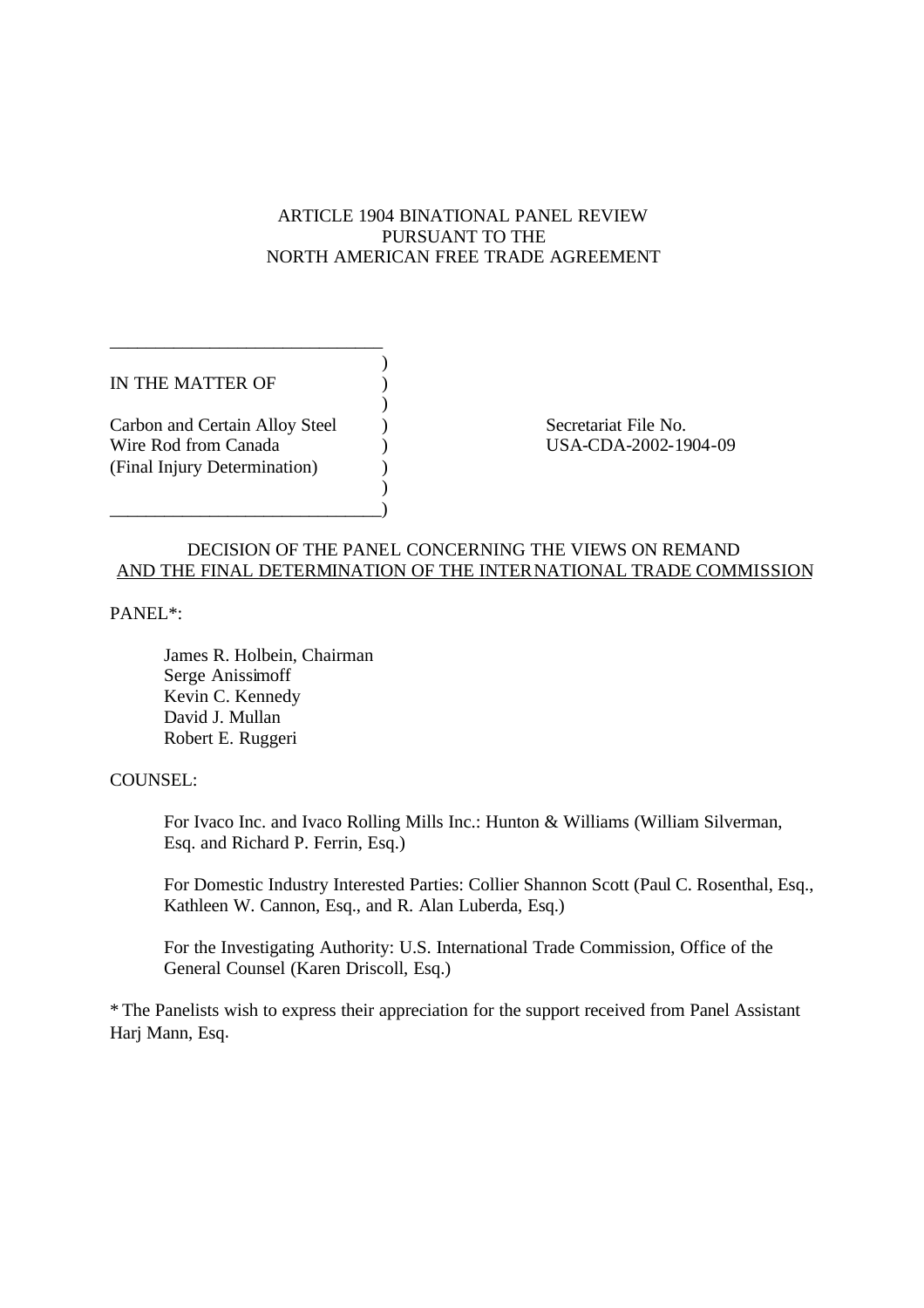#### **I. INTRODUCTION**

l

This Panel has been convened pursuant to Article 1904(2) of the North American Free Trade Agreement ("NAFTA"), and pursuant to the November 27, 2002 request for panel review by Ivaco Inc. and Ivaco Rolling Mills Inc., to review the final injury determination of the U.S. International Trade Commission (the "ITC" or "Commission") in an antidumping and countervailing duty investigation involving steel wire rod from Canada. See Carbon and Certain Alloy Steel Wire Rod from Canada, 67 Fed. Reg. 66,662 (2002).<sup>1</sup> The Panel hereby renders its written decision in accordance with NAFTA Article 1904(8) and with Part VII of the Rules of Procedure for Article 1904 Binational Panel Reviews.

While familiarity with the history of this matter and with the prior decision of the Panel will generally be assumed throughout this decision, as an aid to the reader a brief summary of the posture of this case follows. On August 31, 2002, domestic producers of carbon and certain alloy steel wire rod filed a petition with the ITC and the Department of Commerce alleging that they were being materially injured by reason of steel wire rod imports from Brazil, Canada, Germany, Indonesia, Mexico, Moldova, Trinidad and Tobago, Turkey, and Ukraine. On October 3, 2002, the ITC issued its final determination that subsidized imports from Brazil and Canada, and less-than-fair-value imports from Brazil, Canada, Indonesia, Mexico, Moldova, Trinidad and Tobago, and Ukraine, were materially injuring the domestic industry. <sup>2</sup> The Commerce Department thereafter issued countervailing duty orders on the subject imports from Canada and Brazil, and antidumping

<sup>&</sup>lt;sup>1</sup> The ITC's views were published in Carbon and Certain Alloy Steel Wire Rod from Brazil, Canada, Germany, Indonesia, Mexico, Moldova, Trinidad and Tobago, and Ukraine, Inv. Nos. 701-TA-417-421 and 731-TA-953, 954, 956-59, 961, and 962 (Final) (USITC Pub. 3546 Oct. 2002). 2 *Id.*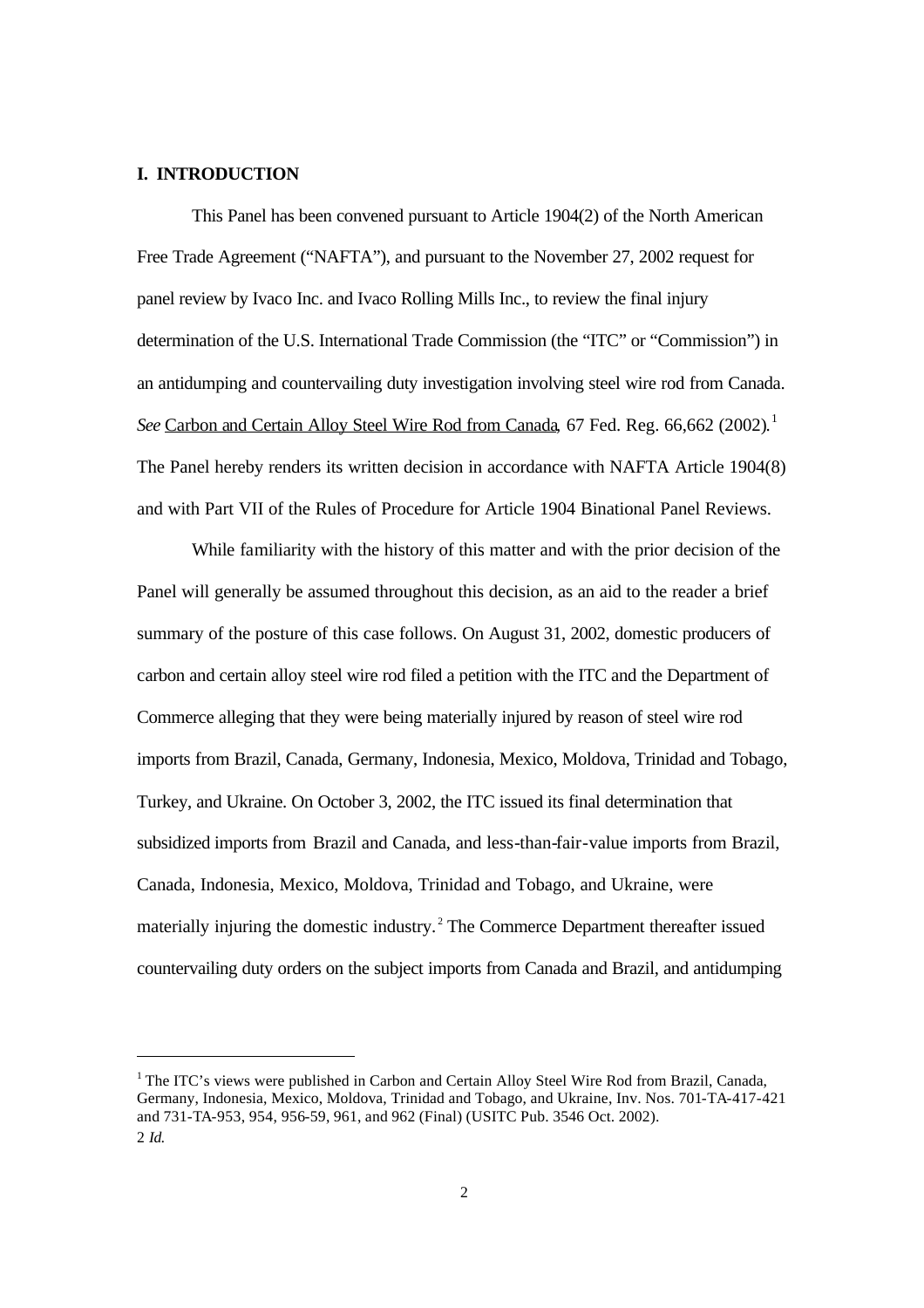orders on the subject imports from Canada, Brazil, Indonesia, Mexico, Moldova, Trinidad and Tobago, and Ukraine. <sup>3</sup>

On November 27, 2002, Ivaco Inc. and Ivaco Rolling Mills Inc. ("Ivaco"), the Canadian producer and exporter, and the U.S. importer respectively of the subject imports, filed a Request for Panel Review of the ITC's injury determination. Before the Panel Ivaco complained of the following six alleged errors by the Commission: (1) that the ITC erroneously refused to collect data for the most recent quarter then available (the second quarter of 2002); (2) that the ITC rejected as untimely certain second quarter 2002 U.S. producer financial information submitted by Ivaco; (3) that the ITC erroneously discounted the weight given to interim first quarter 2002 due to the pendency of the investigation; (4) that the ITC erroneously found as "significant" the volume of imports, the increase in that volume, and price underselling; (5) that the ITC erroneously determined that cumulated subject imports had significant price suppressing effects; and (6) that the ITC erroneously found that the subject imports were having a significant adverse impact on the domestic industry. <sup>4</sup>

Following oral argument on May 14, 2004, the Panel issued a decision on August 12, 2004, remanding three issues to the Commission with the following instructions: (1)

<sup>3</sup> See Antidumping Duty Order on Wire Rod from Canada, 67 Fed. Reg. 65944 (Oct. 29, 2002); Countervailing Duty Orders on Wire Ro d from Brazil and Canada, 67 Fed. Reg. 65871 (Oct. 22, 2002); Antidumping Duty Orders on Wire Rod from Brazil, Indonesia, Mexico, Moldova, Trinidad and Tobago and Ukraine, 67 Fed. Reg. 65945 (Oct. 29, 2002).

<sup>4</sup> Complaint of Ivaco at 5-8 (Dec. 19, 2002). Ivaco also complained that the ITC erroneously cumulated imports from Canada with those from Brazil, Indonesia, Mexico, Moldova, Ukraine, and Trinidad and Tobago. As noted by the Panel in its August 12, 2004 decision remanding the ITC's final determination, Ivaco raised the issue of cumulation in its complaint, but this issue was not pursued in Ivaco's briefs. Pursuant to Rules 58 and 2 of the North American Free Trade Agreement Rules of Procedure for Article 1904 Binational Panel Reviews, the Panel ordered Ivaco to show cause why this issue should not be dismissed from the Panel review. *See* Decision of the Panel at 29-30. The Panel added that if no such filing was made within ten days of the publication by the NAFTA Secretariat of the Panel's decision remanding the ITC's final determination, then the issue would be dismissed. *See Id*. at 30. Ivaco has made no such showing, and the issue of cumulation is hereby dismissed.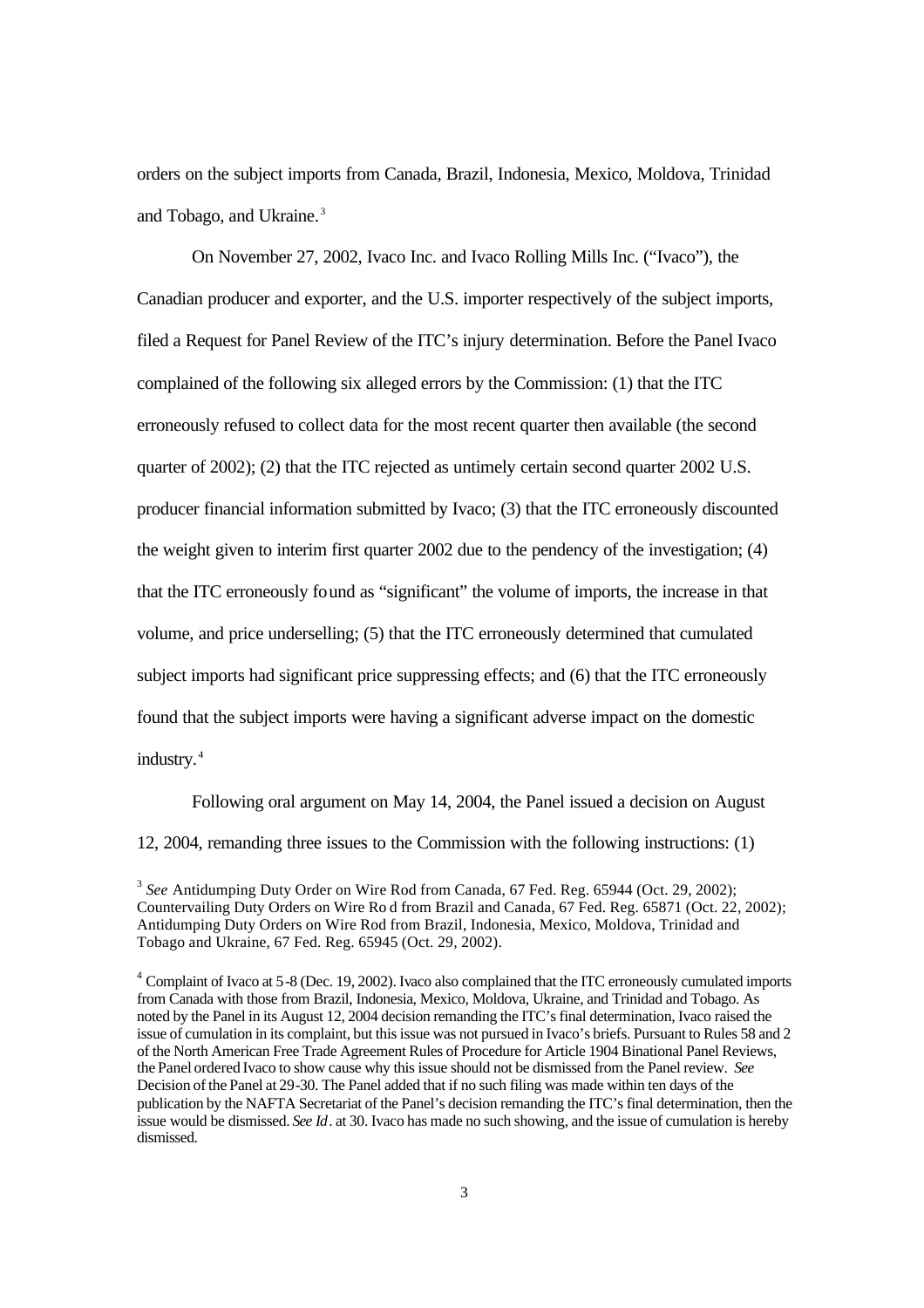provide reasons why the Commission did not collect second quarter 2002 data; (2) address all of Ivaco's arguments that purport to rebut the legal presumption that postpetition changes in subject import volume, price, and impact on the domestic industry were related to the pendency of the investigation; and (3) explain why the Commission rejected the information filed by Ivaco on September 24, 2002. The Panel reserved for later consideration issues 4-6 identified above. In accordance with the instructions of the Panel, the Commission issued its views on remand on October 12, 2004.

For the reasons fully set forth below, and on the basis of the administrative record, the applicable law, the written submissions of the participants, and the Panel hearing held in Washington, D.C. on May 14, 2004, the Panel affirms the ITC's Views on Remand and its Final Determination.

#### **II. STANDARD OF REVIEW**

In the previous decision of this Panel, we discussed at length the standard of review that is required to be applied by a binational panel established pursuant to NAFTA Chapter 19. The Panel is mindful of the standard of review to be applied and, therefore, sees no reason to once again recite the case law interpreting this standard. We refer the reader to the previous decision of this Panel, and we hereby incorporate by reference the Standard of Review section of that decision. Suffice it to say that, pursuant to NAFTA Article 1904(3) and NAFTA Annex 1911, this Panel must apply the standard of review set forth in Section 516A(b)(1)(B)(i) of the Tariff Act of 1930, as amended, 19 U.S.C. §  $1516a(b)(1)(B)(i)$ , as well as the general legal principles that the Court of International Trade ("CIT") would apply in reviewing a final determination by the Commission. Accordingly, this Panel will uphold any ITC determination, finding, or conclusion unless

4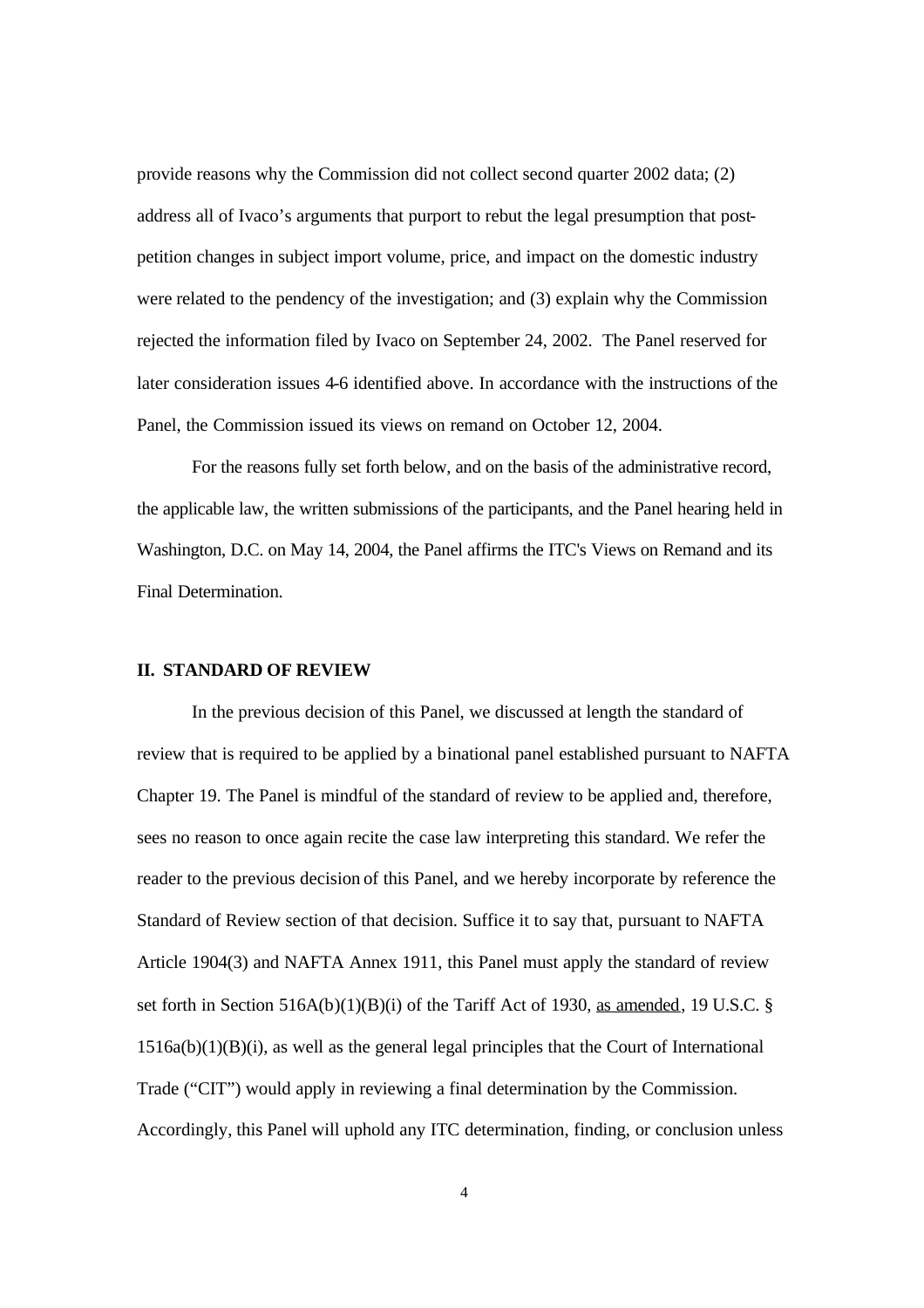that determination, finding, or conclusion is either unsupported by substantial evidence on the record considered as a whole, or is otherwise not in accordance with law.

# **III. THE ITC'S REJECTION OF IVACO'S REQUEST THAT THE PERIOD OF INVESTIGATION BE EXTENDED TO COVER THE 2nd QUARTER OF 2002**

When the Commerce Department postponed its final determinations in the dumping investigations from June 17 to August 23, 2002, the ITC, on May 15, 2002, revis ed its own schedule to conform to that of the Commerce Department. This prompted a request on June 19, 2002, from Ivaco and the other respondents that the ITC collect second quarter 2002 data. On three subsequent occasions, Ivaco repeated that request. However, the ITC never collected that data nor did it respond to the multiple requests by Ivaco and the other respondents.

In its decision, the Panel rejected Ivaco's contention that the ITC was obliged to collect the most current data available and that, by refusing to do so, had thereby acted arbitrarily or capriciously. The Panel accepted that the setting of the period of investigation was a matter of discretion for the ITC, the exercise of which was entitled to considerable deference from this Panel.

However, the Panel did conclude that the ITC was obliged to respond with reasoned justification to requests that raised issues material to the investigation, including ones that asserted that the ITC should in the particular circumstances extend the period of an investigation or collect more recent data. In particular, the Panel concluded that the ITC was under an obligation to respond to the evidence and the relevant arguments with respect to volume, price effects, and impact of imports that Ivaco deployed in support of its contention for the collection of more recent data. In so doing, the Panel rejected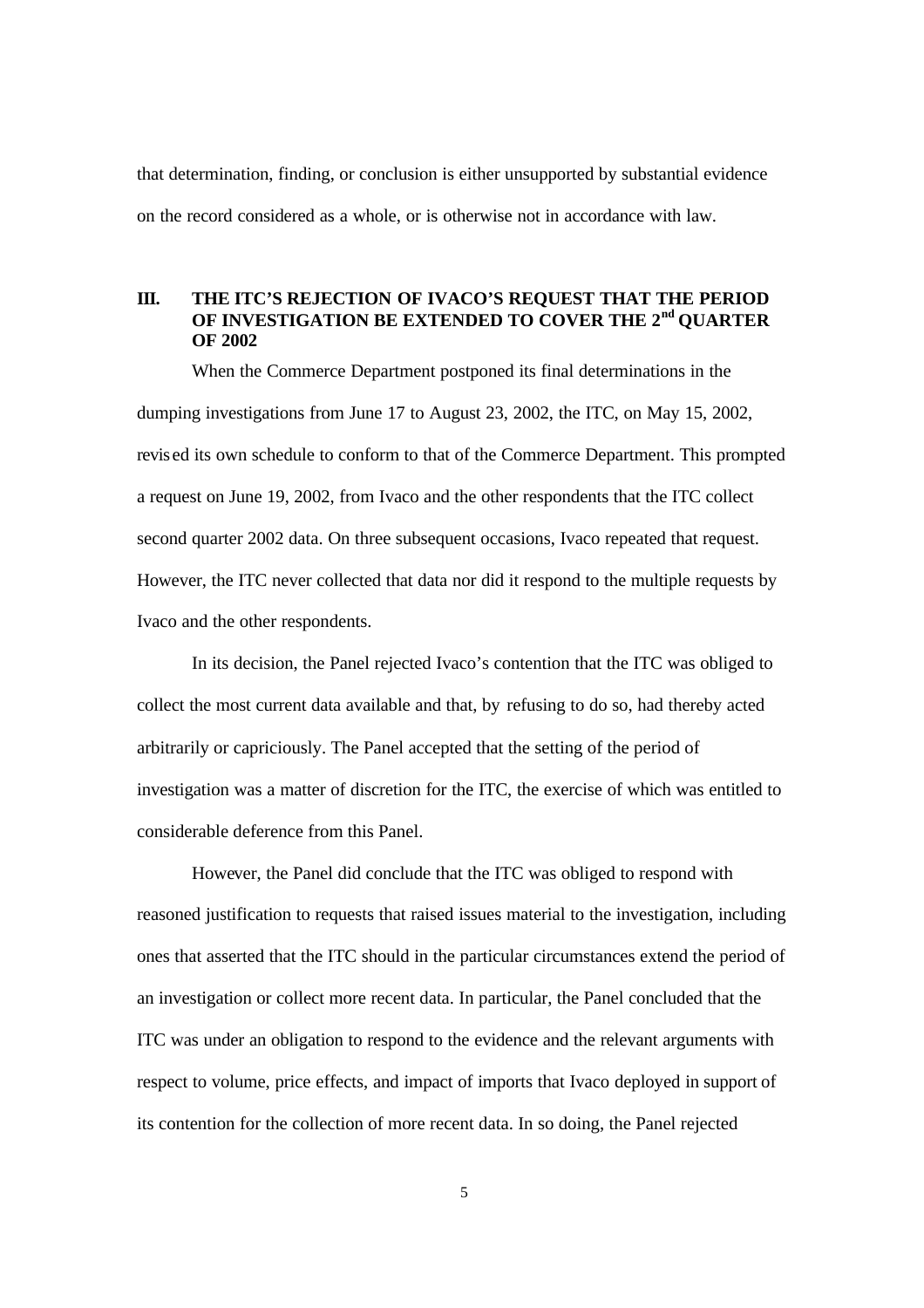attempts on the part of the Commission in its brief and at the hearing to justify its failure by reference, *inter alia*, to considerations of administrative expediency. Ivaco was entitled to a response on the record. The Panel therefore remanded this issue to the ITC for it to provide a reasoned justification for the decision not to collect second quarter 2002 data.

In the Views of the ITC on Remand, the ITC advanced a number of justifications for its rejection of the request that it collect second quarter 2002 data. First, the ITC stated that it was not part of its general practice to expand the period of investigation even if the deadline for the completion of an investigation was extended. Next, it submitted that obtaining meaningful responses to update questionnaires is difficult especially where, as in this case, more than a very few questionnaire recipients were involved. On a substantive level, the ITC asserted that the arguments advanced for the gathering of a further quarter's data did not indicate that an additional quarter of data would differ significantly from the first quarter 2002 data already in the record or have a material effect on the ITC's analysis. An increase in the demand for steel in general during the second quarter 2002 and some price increases in steel wire rod were not enough justification, the Commission contended, particularly as the first quarter 2002 data provided a sufficient basis for analyzing these changed conditions of competition. The same was true with respect to arguments predicated on the end of the recession and the new region-specific quotas introduced in 2001. First quarter 2002 data already reflected increased U.S. consumption, and the changes to the wire rod TRQ with respect to regional specific quotas became effective in November 2001. Finally, the ITC rejected Ivaco's argument that because the Commission had expanded the period for which data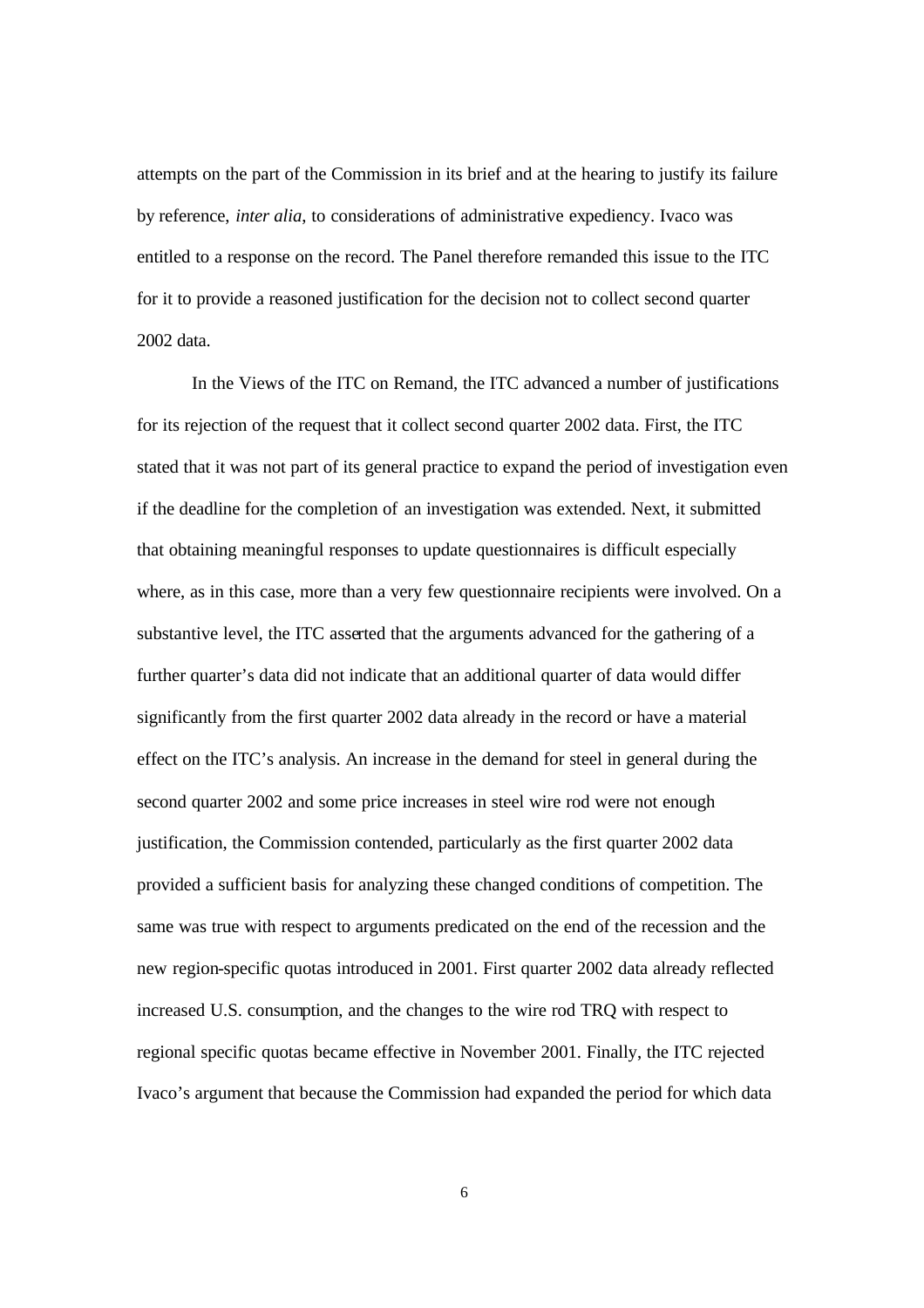was collected in the cold-rolled steel investigations, that it should do likewise here. In rejecting Ivaco's argument, the ITC distinguished the changes to the TRQ for wire rod as being far less significant than the new 30% tariff on cold -rolled steel, a tariff that it described as "a newly-imposed remedy that significantly affected the market."

In its Brief in Opposition to the Commission's Remand Determination ("Remand Brief"), Ivaco's evidence and arguments that the ITC had erred in discounting first quarter 2002 data also supported its position that the ITC should have collected second quarter 2002 data. It also claimed that the ITC had erred in dealing with its request for the gathering of second quarter 2002 data by imposing the onus on Ivaco to establish that that data would make a difference. Finally, Ivaco continued to assert that there were no material differences between the situation in relation to wire rod and those under which the cold-rolled steel investigation was conducted. As there, the ITC should have responded positively to the request made to collect further data once the schedule was altered.

As will be more fully addressed in the Section V, *infra*, the Panel has rejected Ivaco's contention that the ITC decision to discount first quarter data 2002 was not in accordance with the law nor supported by substantial evidence on the record. To the extent that the same data and arguments are now advanced by Ivaco to contend that the ITC acted in an arbitrary and capricious manner in refusing to collect second quarter 2002 data in this matter, the Panel rejects them on the same basis.

The Panel also finds no reason to disagree generally with the ITC's position that parties must provide a sufficient evidential basis for the ITC to depart from its normal practice of neither extending the period of an investigation nor collecting further data.

7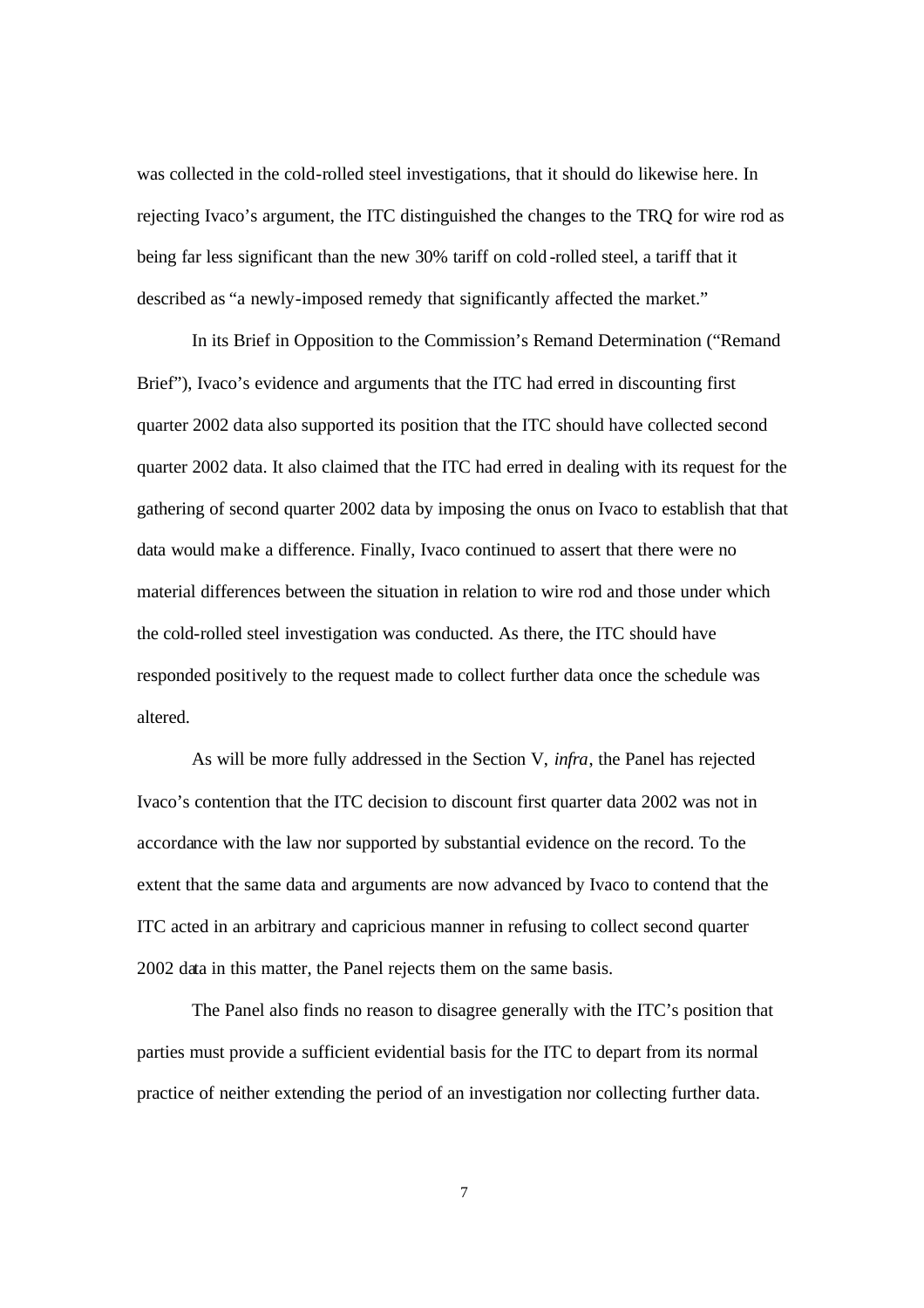Moreover, it is not for this Panel to substitute its judgment for that of the ITC as to whether, on the facts, such a positive exercise of discretion was warranted. Provided the ITC advances a reasoned justification for its position (which the ITC has now done in this case) and there is support in the evidential record for the position that it has adopted, there is no basis for the Panel to intervene.

In this instance, the ITC and Ivaco have advanced very different interpretations of the significance of certain events and data relating to the importation of steel wire rod during the relevant periods. However, the Panel finds no basis on which to treat as arbitrary or capricious or without evidential foundation the ITC's considered position that it was not necessary for it to collect further data in this case in order to fulfill its statutory mandate. Indeed, to the extent that Ivaco has relied on the "precedent" of the cold-rolled steel investigation, there seems to be strong support for the ITC's position that the impact of the new tariff regime there was far more drastic than the impact of the 2001 changes to the TRQ for wire rod. The Panel therefore rejects Ivaco's argument that the Commission, by purportedly acting inconsistently as between the two situations, had thereby been arbitrary or capricious.

# **IV. THE ITC'S REJECTION OF INFORMATION PERTAINING TO THE INCREASED PROFITABILITY OF TWO OF THE PETITIONERS DURING THE 2nd QUARTER OF 2002**

As part of its refusal to expand its inquiry to include data from the second quarter of 2002, the ITC rejected as "untimely" documentation that Ivaco filed on September 24, 2002. That documentation consisted of a letter attaching SEC reports showing that two of the petitioners (Keystone and Co-Steel) had increased their profits during the second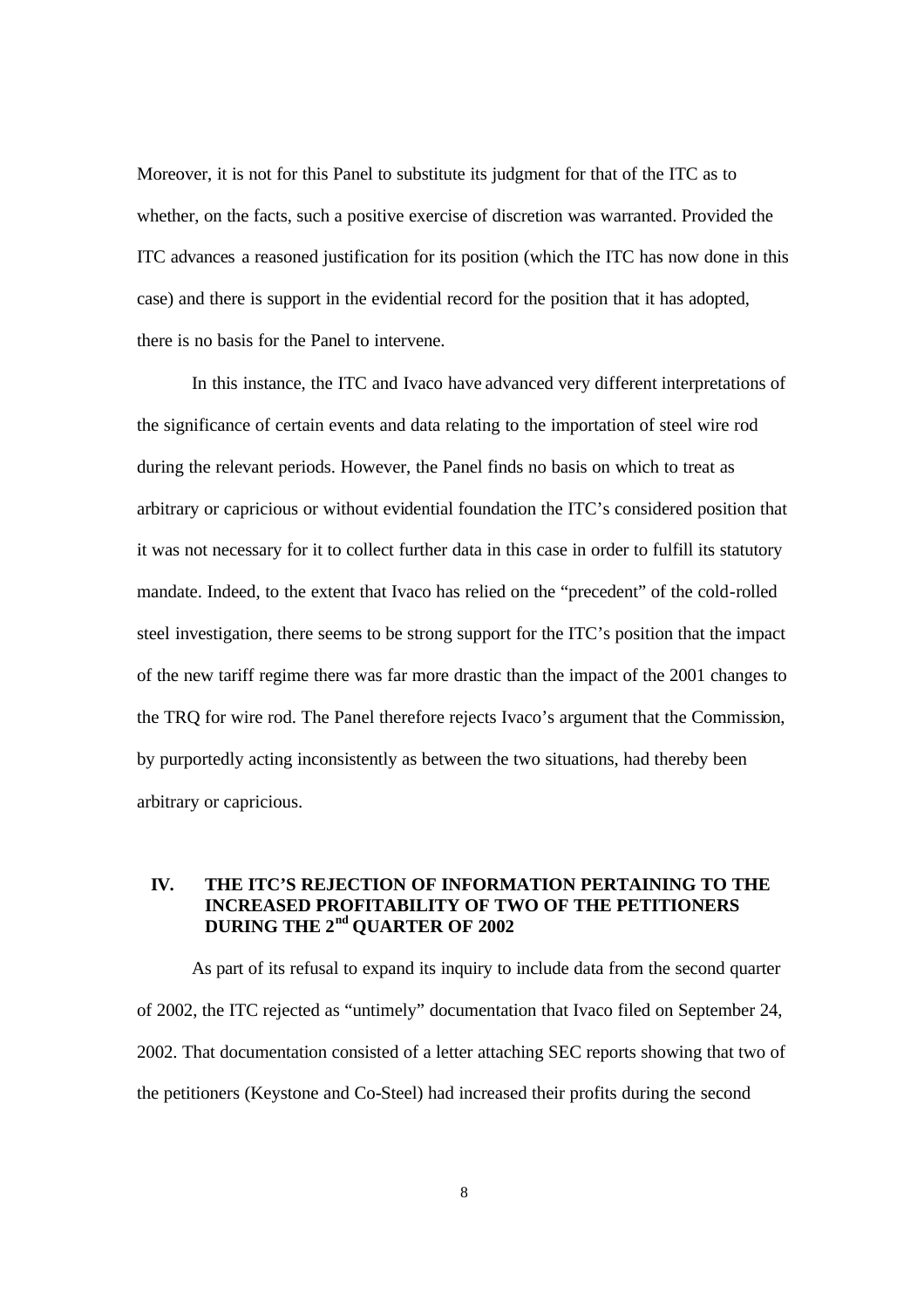quarter of 2002. September 24, 2002 was some twenty days after the deadline for the filing of post-hearing briefs (September 4), one day before the release of the final staff reports to the parties (September 25), and three days before final comments were due (September 27).

In rejecting the filing of this documentation as "untimely," the ITC failed to elaborate in any way on why that was so. After examining the relevant legislative provisions, Rules, and the ITC's own Anti-Dumping and Countervailing Duty Handbook, the Panel found that there was no obvious legal basis for the rejection of the filing and that there was therefore no justification or reasoned conclusion on the record for this action on the part of the ITC. It therefore remanded for further explanation the ITC's decision to reject the information filed by Ivaco on September 24, 2002.

In the Views of the ITC on Remand, the ITC attempted to justify its treatment of the information submitted by Ivaco. It did so on the basis of an asserted requirement that all additional information be included in the parties' post-hearing briefs and that the acceptance of any information after that point was a matter of discretion for the ITC, a discretion that it exercised against Ivaco in this instance. The ITC did, however, proceed to reopen the record, placed the September 24, 2002 document on the record, allowed the parties to comment on it, and then examined the information contained in the submission. It then determined that that information did not affect its analysis in the investigation.

In light of the fact that the ITC has now added the information contained in Ivaco's communication of September 24, 2002 to the record and evaluated that information, the Panel regards the issue of the earlier rejection of that information as

9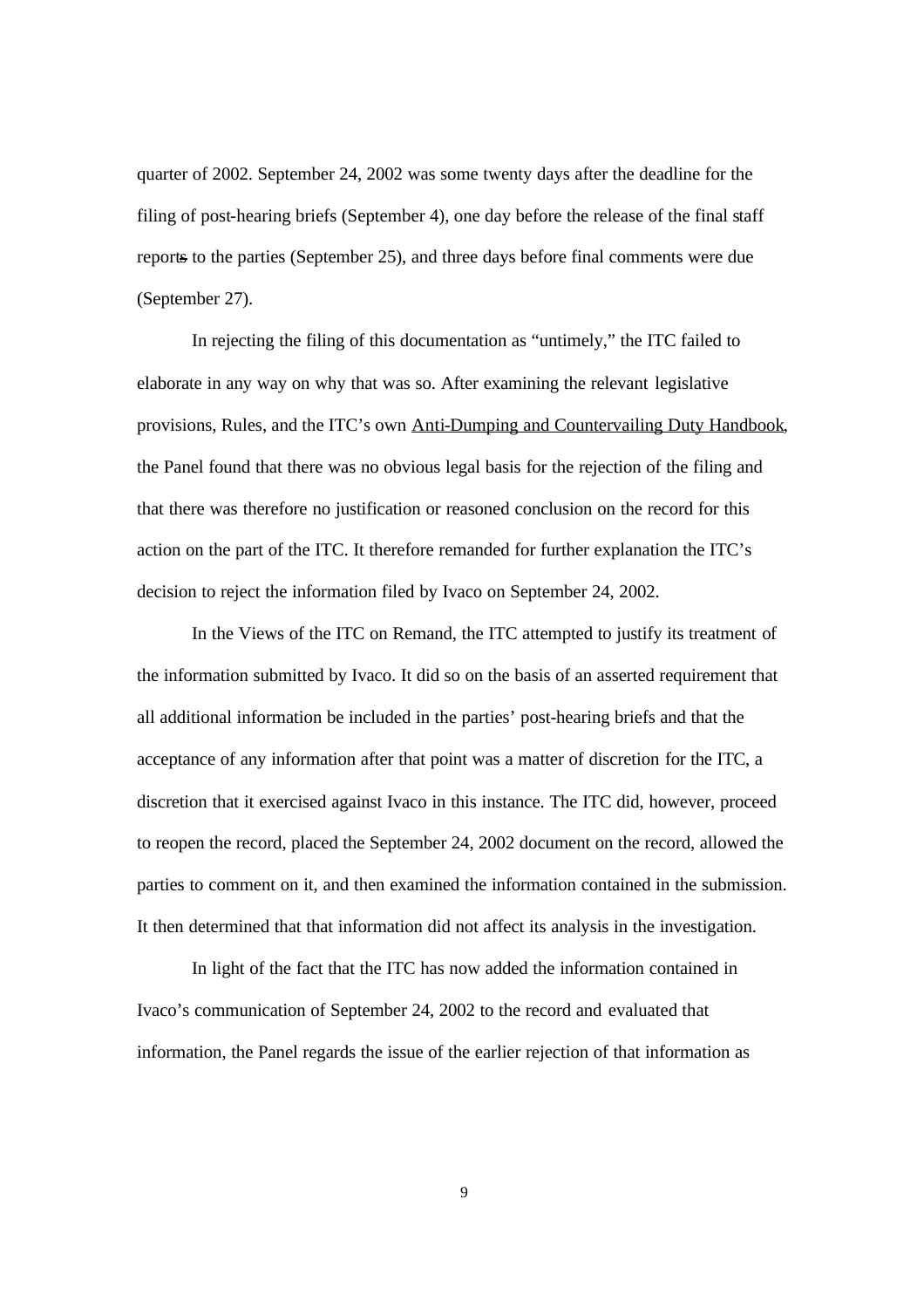moot. In particular, it expresses no views on the ITC's justification in its Views on Remand for not accepting that information when it was filed.

As for the ITC's treatment of the data in question, its conclusion was that the data was "unusable" for not having provided an independent or a tipping-of-the-balance justification for collecting second quarter 2002 data. For the reasons identified above, the Panel has accepted that the ITC has now provided a reasoned justification for not granting the requests of Ivaco that the period of investigation be extended to include the second quarter of 2002. Our conclusion on that point is not affected by the ITC's evaluation of the data contained in the September 24, 2002 communication from Ivaco. The ITC has provided a reasoned basis for its determination that the information was not "usable" for the purposes of extending the period of investigation.

# **V. THE ITC REASONABLY EXERCISED ITS DISCRETION IN DECIDING TO DISCOUNT THE POST-PETITION, FIRST QUARTER 2002 DATA**

In its Final Determination, the ITC discounted the weight granted to first quarter 2002 data on cumulated subject imports. Specifically, the ITC found that a decline in such import volumes in first quarter 2002 (as compared to first quarter 2001) was related to the pendency of the investigations. In the Commission's words,

[w]e have considered whether the volume of cumulated subject imports since the filing of the petition is related to the pendency of the investigations. We have determined that this is the case with respect to lower subject import volumes in interim 2002 as compared to interim 2001. Therefore we reduce the weight accorded to interim 2002 data for the purposes of our material injury determinations.<sup>5</sup>

 $<sup>5</sup>$  Views of the Commission at 27 n.167 (Oct. 18, 2002).</sup>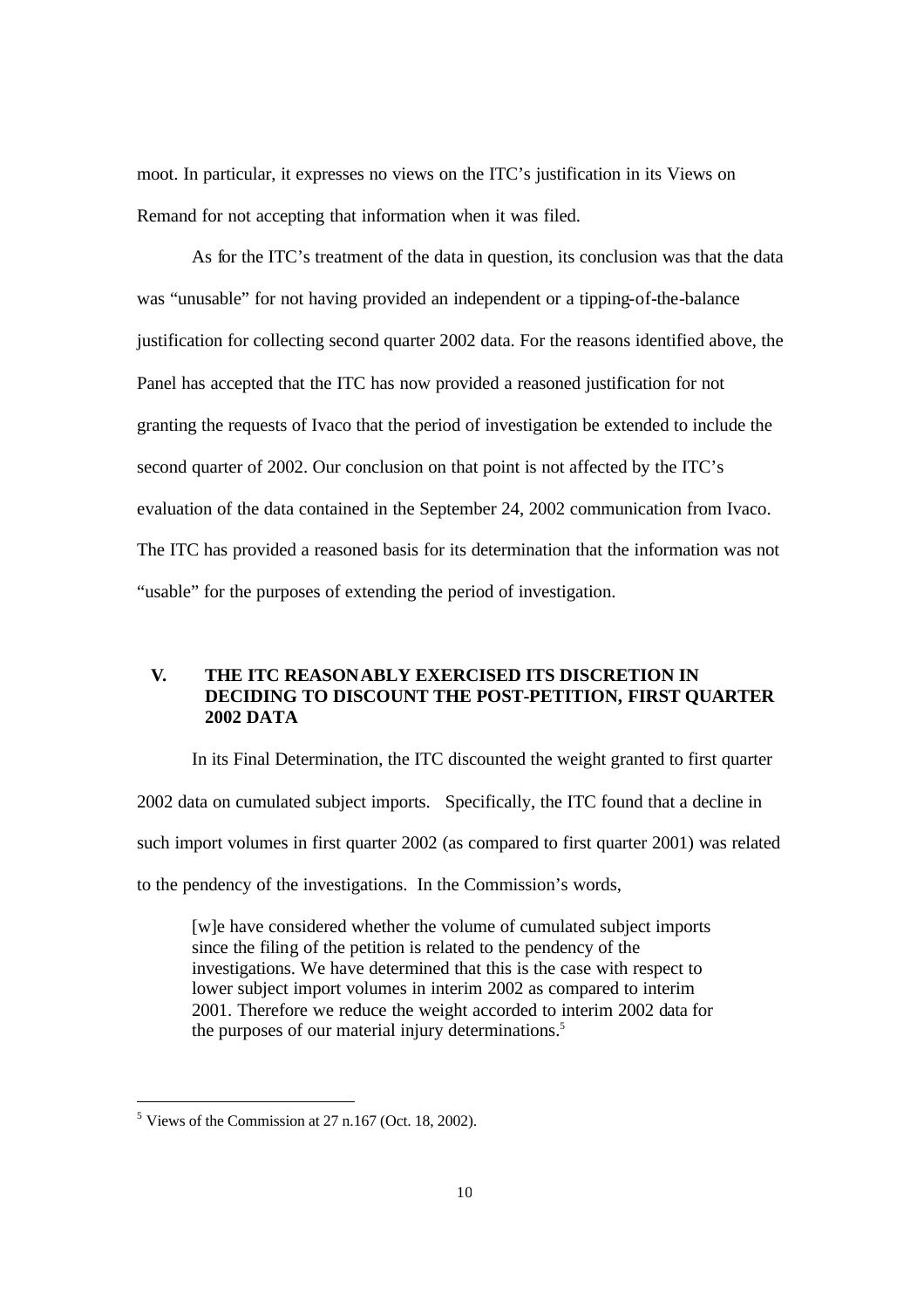The ITC made a similar conclusion about first quarter 2002 price and impact data.<sup>6</sup> Before the Commission, Ivaco had argued on the record that changes in the postpetition data were not related to the pendency of the investigations and it had provided alternative explanations for those data changes.

The Panel in its first Decision held that the ITC had failed to address Ivaco's arguments on the record and had presented no discussion of the issue "so that the 'path of the agency might be reasonably discerned.'"<sup>7</sup> The Panel remanded and directed the ITC to address Ivaco's arguments in this regard.

In the Views of the Commission on Remand, the ITC considered Ivaco's arguments at length and again concluded that the changes in the import data were related to the pendency of the investigations. In particular, the ITC also specifically determined that there was no sufficient evidence to rebut its presumption that the changes were caused by the pending investigations and to establish that the changes were related to factors other than the investigation. $8$  For the following reasons, we affirm.

#### **A. The Statutory Framework**

The statute, 19 U.S.C.  $\S$  1677(7)(I), provides the following:

The Commission shall consider whether any change in the volume, price effects, or impact of imports of the subject merchandise since the filing of the petition in an investigation under Part I or Part II of this subtitle is

l

 $6$  "Because of the pendency of these investigations, and the drop in subject import volume in interim 2002, we find the data from the period 1999-2001 are more probative for our pricing analysis, and we have reduced the weight accorded to interim 2002*.*" *Id*. at 28 n. 177 (emphasis added). "As with volume and pricing sections, we have focused our analysis on calendar years 1999 to 2001 data, and reduced the weight accorded to interim 2002 data due to the effect of the filing of the petition and the pendency of these investigations." *Id.* at 31 n.195 (emphasis added).

<sup>&</sup>lt;sup>7</sup> Panel Decision at 31 (citing the Statement of Administrative Action at 892).

<sup>&</sup>lt;sup>8</sup> Views of the Commission on Remand at 9.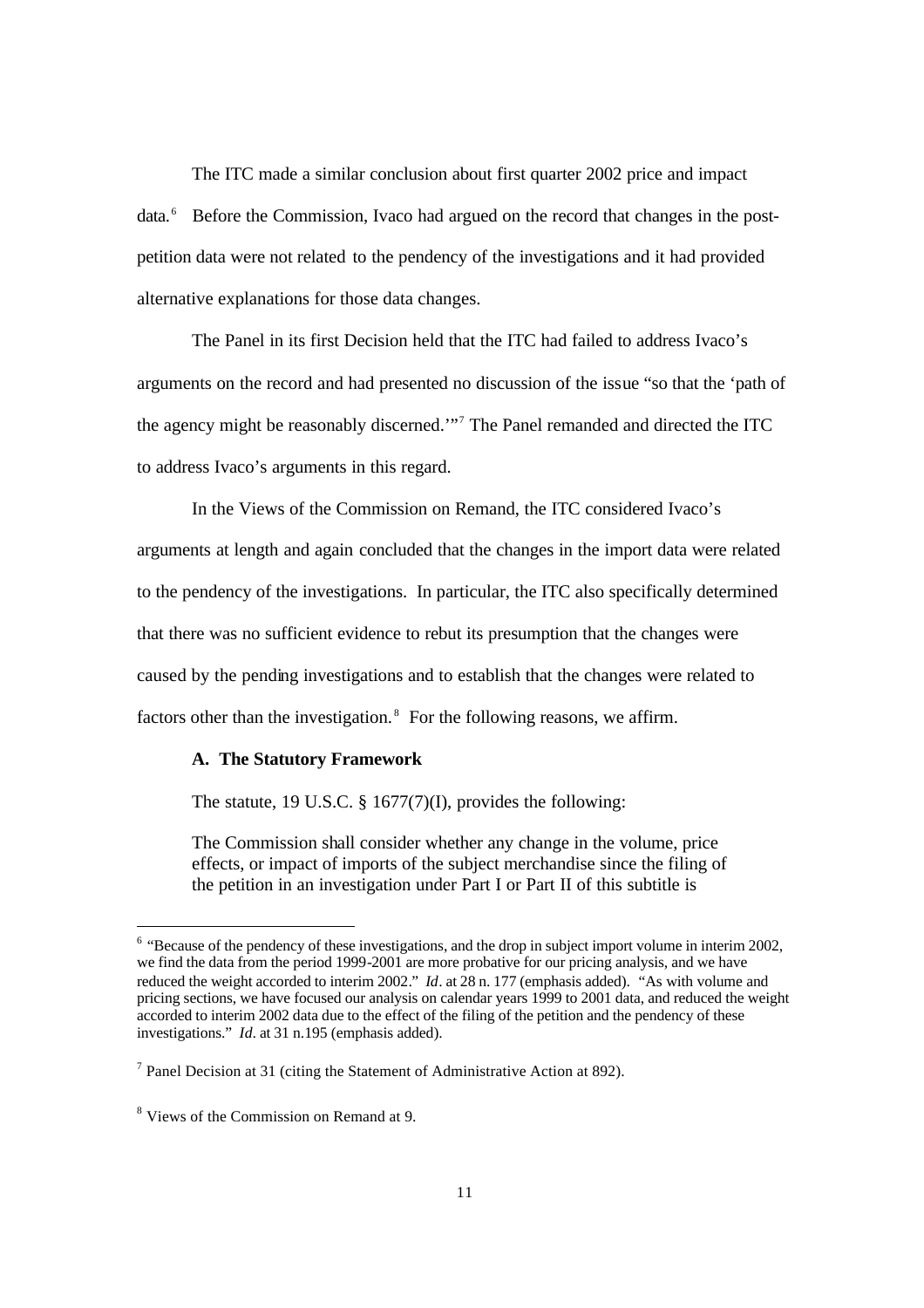related to the pendency of the investigation and, if so, the Commission may reduce the weight accorded to the data for the period after the filing of the petition in making its determination of material injury, threat of material injury, or material retardation of the establishment of an industry in the United States.

The Statement of Administrative Action, in turn, states as follows:

When the Commission finds evidence on the record of a significant change in data concerning the imports or their effects subsequent to the filing of the petition … the Commission may presume that such change is related to the pendency of the investigation. In the absence of sufficient evidence rebutting that presumption and establishing that such change is related to factors other than pendency of the investigation, the Commission may reduce the weight to be accorded to the affected data.<sup>9</sup>

The Commission is, therefore, required to consider whether there has been any

significant post-petition change in the data or their effects related to the investigation,

("The Commission *shall* consider whether…..). <sup>10</sup> Once it has done so, it has the

discretion, if it wishes, to presume that, in fact, the change was related to the

investigation ("the Commission *may* presume that such change is related…."). <sup>11</sup> Having

made that presumption, the ITC also has the discretion whether to discount the data ("and

if so, the Commission *may* reduce the weight accorded to the data....").<sup>12</sup> Stated as a

corollary, the ITC in its discretion may choose to discount such data unless there is

"sufficient evidence rebutting that presumption and establishing that such change is

<sup>&</sup>lt;sup>9</sup> SAA, H.R. Rep. 316, 103 Cong., 2d Sess. vol. 1, 853-54 (1994); 1994 U.S.C.C.A.N. at 4186.

 $10^{10}$  19 U.S.C.§1677(7)(I) (emphasis added).

 $11$  SAA at 854 (emphasis added).

<sup>12</sup> 19 U.S.C. §1677(7)(I)(emphasis added). *See,* Nucor Corp. v. United States, 318 F. Supp. 2d 1207, 1241-42 (CIT 2004); Committee for Fair Beam Imports v. United States, 25 ITRD 1699, 2003 WL 21555105 (CIT 2003); Altx Inc. v. United States, 167 F. Supp. 2d 1353, 1361 n.10 (CIT 2001)("[t]he ITC…is not required to discount the data even if the agency finds a change in data to be related to the pendency of the investigation.").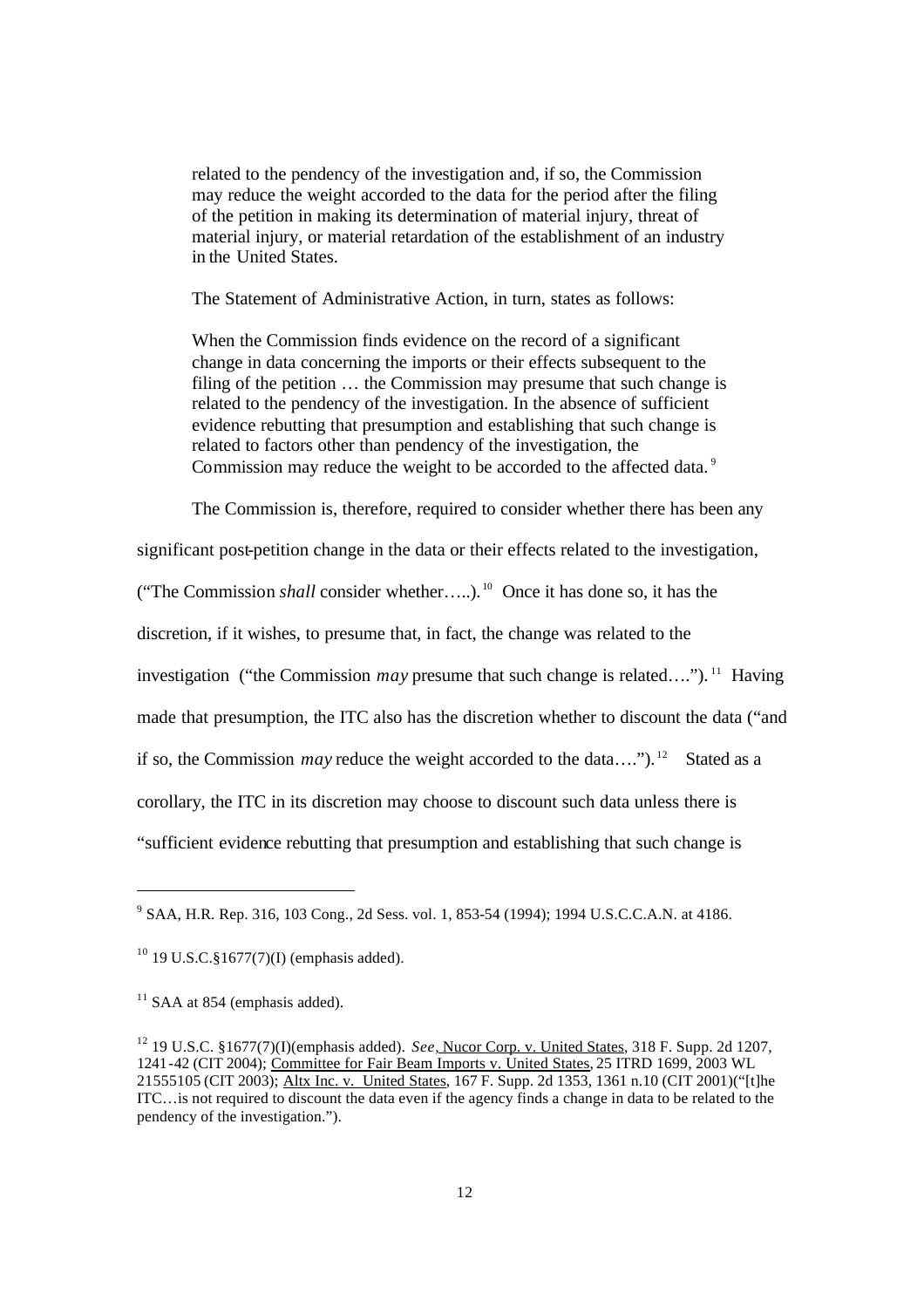related to factors other than pendency of the investigation." The ITC separately considered changes in post-petition import volume, price effects, and impact of imports.<sup>13</sup> As will become apparent in what follows, we accept that the ITC reached a reasonable conclusion supported by substantial evidence on the record when it determined that there was "significant [post-petition] change in data" for all three categories to justify it presuming that those changes were "related to the pendency of the investigation". The critical question therefore became whether, in the decision on our remand, the ITC reached a reasonable conclusion supported by substantial evidence when it found that the petitioners had not rebutted the presumption that the significant changes in all three categories were related to the pendency of the investigation.

l

<sup>&</sup>lt;sup>13</sup> The ITC asserts that only this Panel, and not the statute, requires it to consider each of the three factors separately. Views of the Commission on Remand at 10. The short answer is that, since Ivaco had attempted to rebut the presumption with various evidence on each of the three factors, the ITC cannot ignore them. The Panel only ordered the ITC to consider the various points Ivaco raised in rebuttal. Panel Order at 19-21, 31.

However, it does appear that in its original Final Determination the ITC actually determined that only import volume data had changed due to the investigations. Views of the Commission at 27 n. 167. Yet, on that basis, the ITC discounted not only import volume, but first quarter price effects data and impact data as well. The ITC argues now in dicta that the statute requires it only to consider whether a change in any one factor – not all three – was caused by the investigation. Views of the Commission on Remand at 10. It is true that 19 USC §1677(7)(I) does state that the ITC shall consider whether any change in volume, price effects, or impact of imports was related to the investigation. But the ITC may then only discount the data it has so considered. For instance, it cannot discount price data if it has only considered volume data changes. The SAA explains that when the ITC has found evidence of a significant change in data, "it may presume that such change is related to the pendency of the investigation". SAA at 854. The statute does not authorize the ITC to presume anything about other data not found to have changed. Moreover, if there is no sufficient evidence "that such change" is related to factors other then the investigation, the ITC may then discount "the affected data". Id. The statute says nothing about the ITC discounting all the other data as well. It is logical that if the ITC (i) found only one factor to have changed; (ii) then presumed that the one change was caused by the investigation, and (iii) finds that there is no sufficient evidence to the contrary about that one change, it cannot discount more than the changed data. Where the ITC has presumed a change related to an investigation, it has only discounted that factor*. See, e.g.,* Nippon Steel Corp. v. United States, 350 F. Supp. 2d 1186, 1203 (CIT 2004) (only price data discounted). Therefore, if the ITC wishes to discount all three categories, as it has now done on remand, then it must make the necessary findings about all three, which it has also now done on remand. But, since its protestations to the contrary are dicta, we need not consider them further.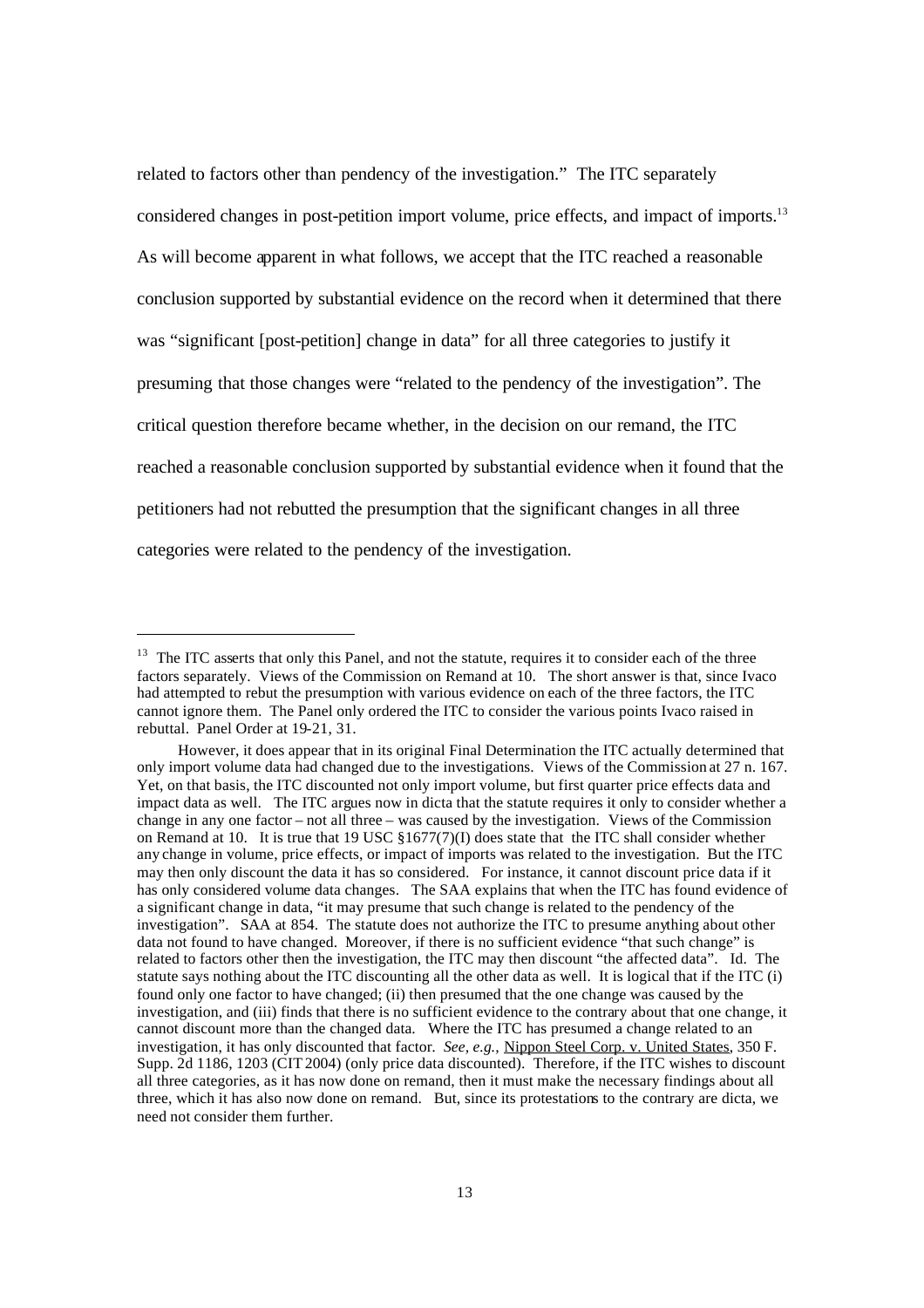## **B. Import Volume Effects**

In the case of import volume, the Commission found that, from 1999 to 2001, subject import volume increased steadily, while U.S. market share held by cumulated subject imports increased. Apparent domestic consumption dropped from 2001-2002.<sup>14</sup> The ITC also found that the absolute volume of cumulated subject imports dropped in interim 2002 compared to interim 2001, despite increased domestic consumption. The Commission found "significant" a change from a steady increase in imports over three years to a drop in interim 2002 when demand was higher. <sup>15</sup>

The ITC tied the change to events in the pending investigation: the petitions were filed in August 2001, the ITC's preliminary determination was in October 2001, and the Commerce Department imposed preliminary countervailing duties on imports from Canada in February 2002. The ITC found that these "elements of the investigation, and the expectation of future duties" caused the decline in interim 2002.<sup>16</sup>

Ivaco points out that subject imports actually continued to increase from August to October 2001 following the filing of the petition and before the ITA's preliminary determination. <sup>17</sup> However, as the domestic producers point out, the record contains evidence that the import shipment import lead time is nearly three months.<sup>18</sup> This delay

<sup>&</sup>lt;sup>14</sup> Views of the Commission on Remand at 11-12.

<sup>15</sup> *Id.* at 12.

<sup>16</sup> *Id.* at 13.

<sup>&</sup>lt;sup>17</sup> Ivaco Post-Remand Brief at 5.

<sup>&</sup>lt;sup>18</sup> Final ITC Staff Report at II-28; Domestic Industry Interested Parties Post-Remand Brief at 6.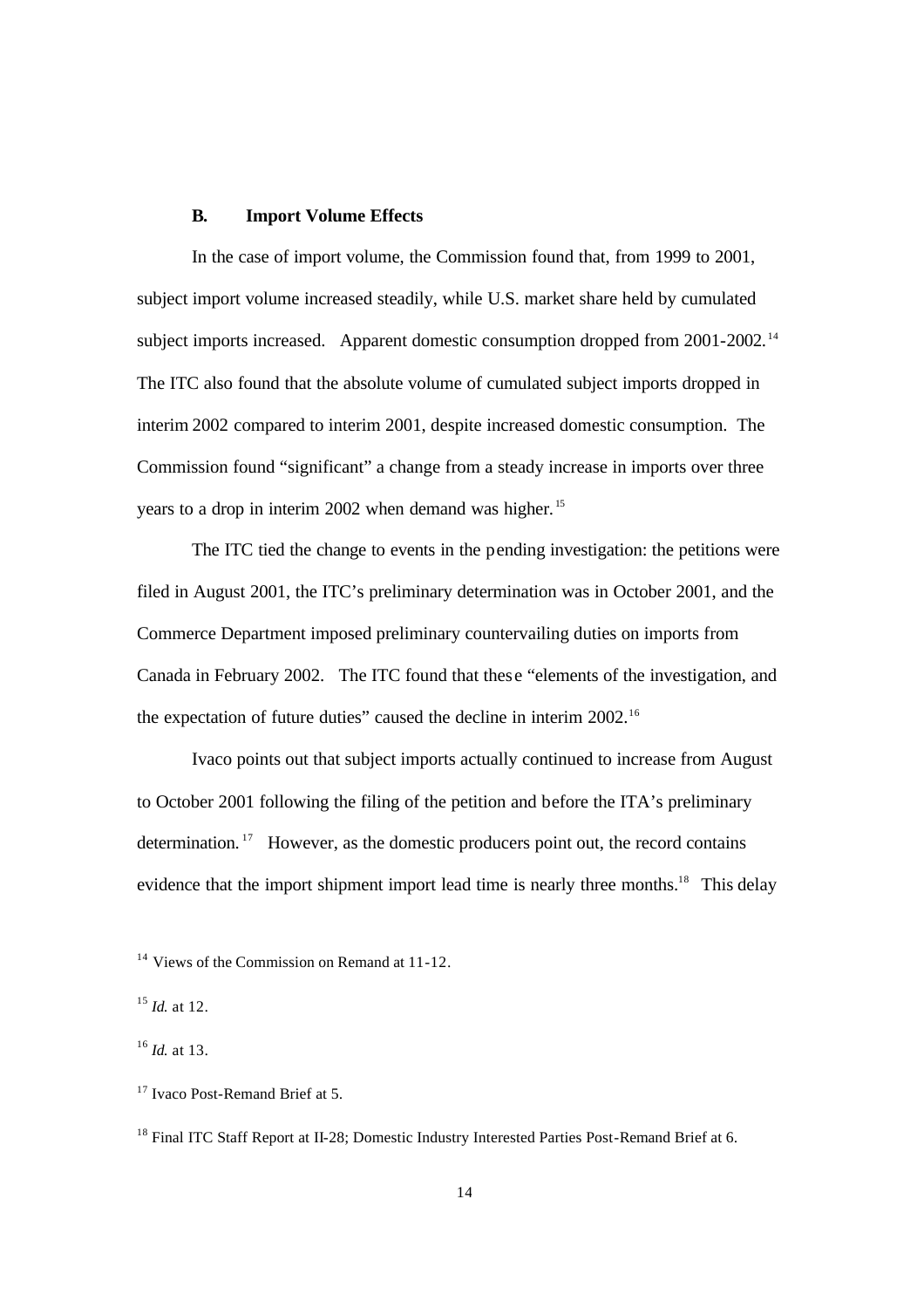supports the Commission's finding that volume decreases in response to the petition therefore began in November 2001, and continued into early 2002 in response to the October 2001 ITC preliminary determination.<sup>19</sup> And even if the lead time were not a factor, imports *did* drop in November 2001 following the ITC preliminary determination. Either scenario proposed by the ITC is rational.

Ivaco argues that the drop in subject import volume in late 2001, and in the first two months of 2002 compared to 2001, was due to "distortions" in the Section 201 tariffrate quota program ("TRO") on imports of carbon steel wire rod.<sup>20</sup> November 2001 as the beginning of a new TRQ quarter. It was only until March 2002, the beginning of a new TRQ quarter, that imports rose sharply, although not as much as in March 2001.

Setting aside, *arguendo*, the issue of whether Ivaco's TRQ arguments to the ITC and Panel have been inconsistent, we turn to the Commission's analysis of them. The ITC rejects Ivaco's evidence on the TRQ effect because approximately half the subject imports (*i.e,* those from Canada and Mexico) are not even subject to the TRQ. Subject imports from only three countries were lower in interim 2002 than 2001: Mexico, Indonesia, and Ukraine. It is reasonable to conclude that Mexico's decrease was unrelated to the TRQ since it was not covered by that program. As the ITC argues, Ivaco has not explained how the TRQ, and not the investigations, would be responsible for the declines of Indonesia and Ukraine's imports.<sup>21</sup>

<sup>&</sup>lt;sup>19</sup> *Compare* Altx, Inc., 167 F. Supp. 2d at 1361, where the court held that the ITC had failed to explain why the import lead-time period it choose was more reasonable than the one proposed by the plaintiff.

<sup>20</sup> Ivaco Post-Remand Brief at 7.

<sup>&</sup>lt;sup>21</sup> Views of the Commission on Remand, at  $15-16$ .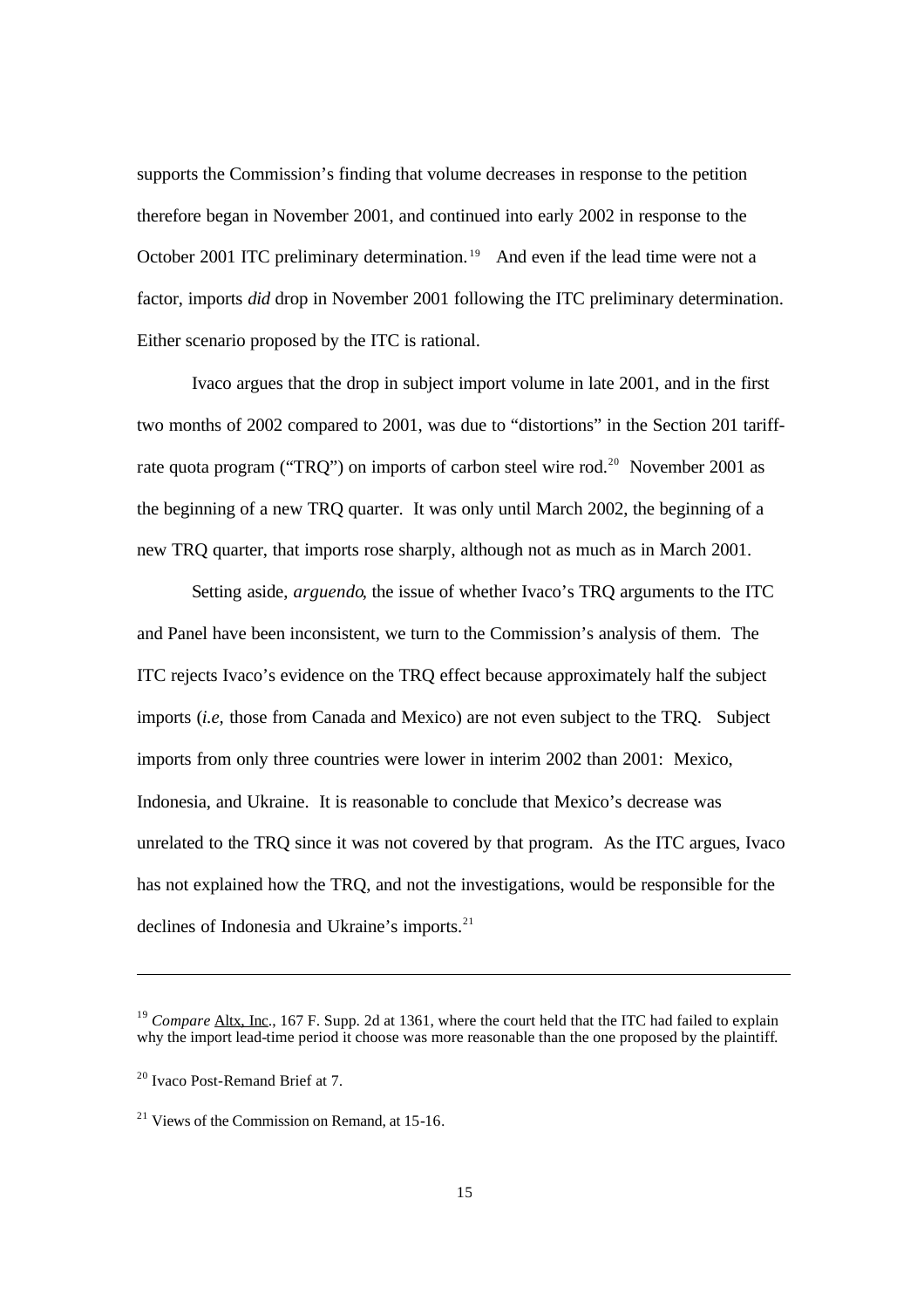The Commission also found that the TRQ had a greater impact on the volume of nonsubject rather than subject imports.<sup>22</sup> All nonsubject country imports and only half the subject imports were covered by the TRQ. Yet, compared to the same period in 2001, nonsubject imports rose in early 2002 while subject imports fell. Ivaco's response is that it presented "an alternative explanation" which is sufficient to rebut the ITC's presumption. We disagree.<sup>23</sup> The ITC's conclusion that Ivaco has failed to rebut the presumption with "sufficient evidence" is reasonable and supported by substantial evidence. It is not enough for Ivaco to merely posit an alternative theory to rebut this presumption. "The possibility of drawing two inconsistent conclusions from the evidence does not prevent an administrative agenc y's finding from being supported by substantial evidence."<sup>24</sup> Unless irrational or unsupported by evidence, the ITC's consideration, analysis, and, ultimately, rejection of Ivaco's theory will stand.

### **C. Import Price Effects**

The Commission found that und erselling by cumulated subject imports was less extensive in first quarter 2002 than first quarter 2001 because the pending investigation caused subject import prices to follow domestic prices more closely. It concluded that

 $22$  Views of the Commission on Remand at 16-17.

 $^{23}$  Ivaco incorrectly states throughout its post-remand brief that the Panel, in its Decision, found that Ivaco had rebutted the ITC's presumption. The Panel merely found that the ITC had failed to consider Ivaco's points of rebuttal. ("This Panel is of the view that the proper place to have Ivaco's material arguments determined is by the Commission and on the record. The Panel is not, otherwise, in a position to assess the correctness of any party's views or make any finding of fact." Panel Decision at 26.)

<sup>24</sup> Matsushita Electric Industrial Co., Ltd. v. United States*,* 750 F.2d 927, 933 (Fed. Cir. 1984) (*quoting*  Consolo v. Federal Maritime Comm'n*,* 383 U.S. at 619-20); PPG Industries, Inc. v. United States*,* 978 F.2d 1232, 1237 (Fed. Cir. 1992).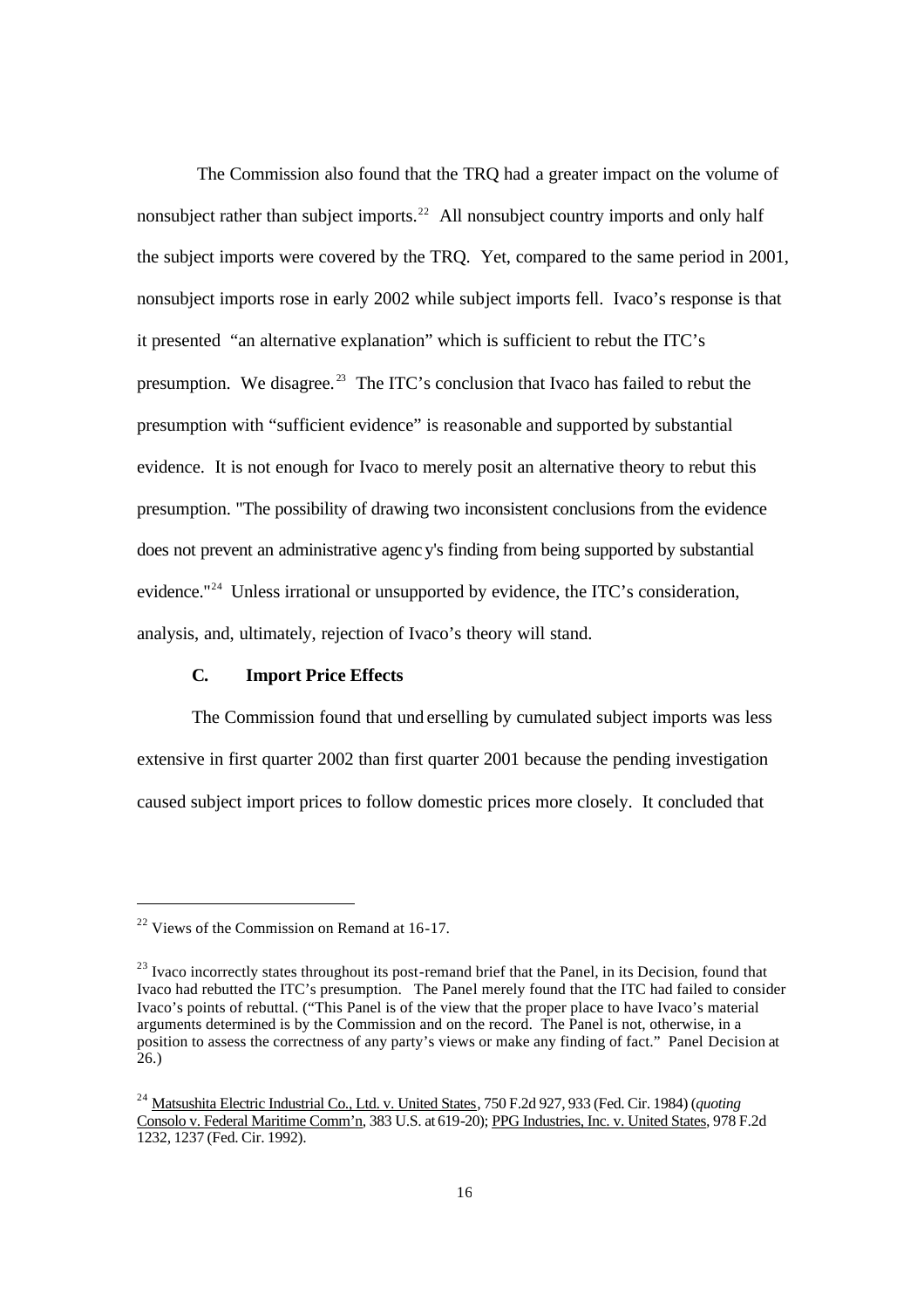this resulted in fewer instances of underselling in interim  $2002<sup>25</sup>$  Price suppression of domestic product by subject imports in interim 2002 was also less than it had been in 1999 through 2001. 26

Ivaco argues that domestic product prices had already begun to increase earlier in 2001, before the petition filing, thereby rebutting any connection between reduced underselling in interim 2002 and the investigation. Ivaco also argues that the ITC has failed to explain why the underselling decline in interim 2002 is different from the declines in earlier quarters. Ivaco challenges the ITC's conclusion that only the first quarter 2002 underselling decline was due to the pending investigation.

However, the Commission found that the interim 2002 price effects *were* different from the prior quarters. The earlier domestic price increases were accompanied by steady increases in the cost of goods sold ("COGS"), thereby creating domestic price suppression. This finding was supported by sufficient evidence in the record.<sup>27</sup> In interim 2002, though, the domestic prices increased while COGS *decreased*. Moreover, the net sales value of the domestic like product increased in interim 2002 as well.<sup>28</sup> At the same time, subject imports decreased. Therefore, the Commission reasonably found that the nature and cause of the import price effects of underselling and price suppression were different in interim 2002 than before.

 $\overline{a}$ 

<sup>28</sup> *Id.* at 20.

<sup>&</sup>lt;sup>25</sup> Views of the Commission on Remand at 17-18.

<sup>26</sup> *Id.* at 20.

 $27$  Views of the Commission on Remand at 19.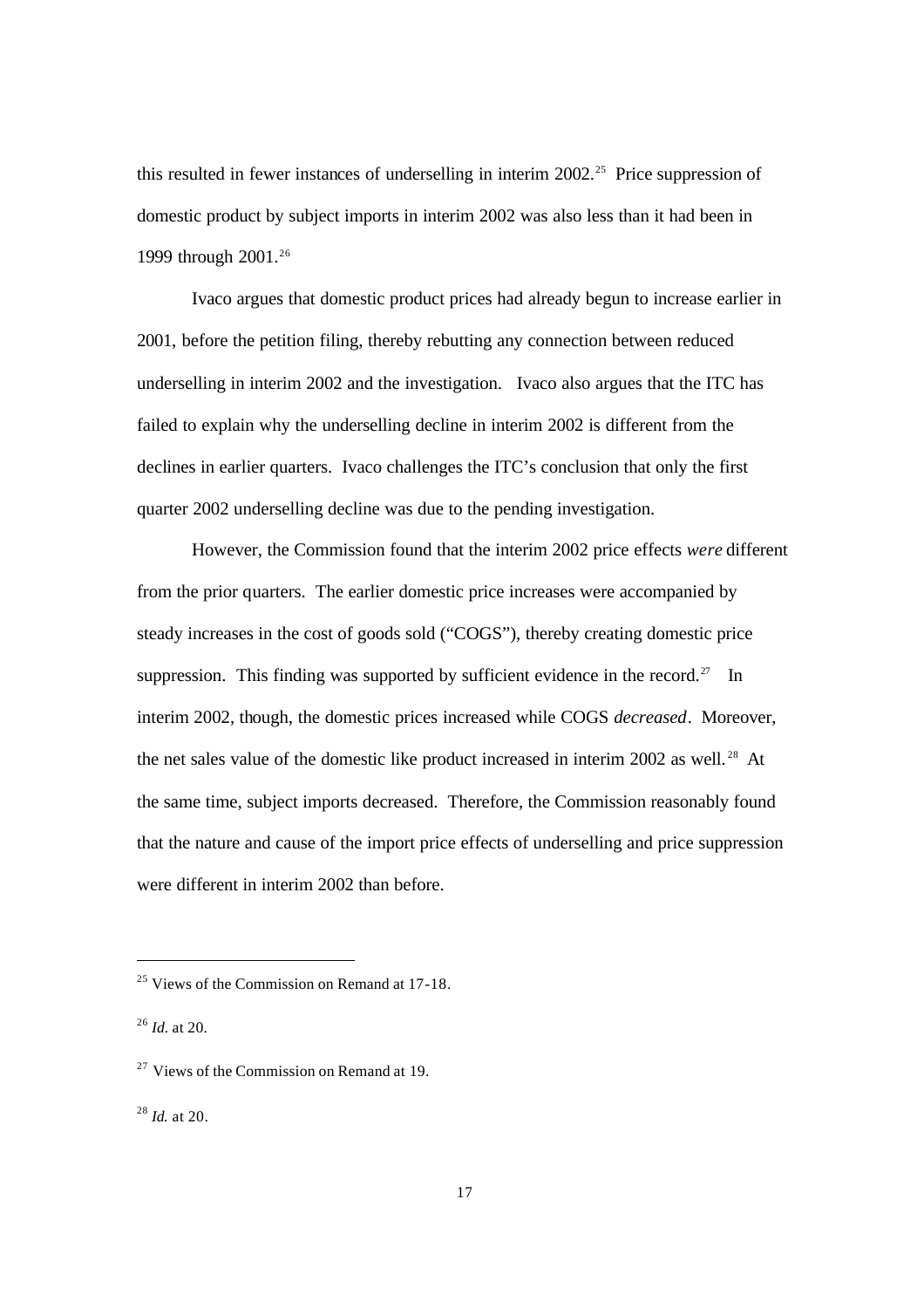The Commission also concluded that the earlier domestic price increases "do not explain lower levels of underselling by subject imports in interim 2002." This is an entirely plausible and reasonable determination: the reduction in underselling, and the continued price suppression, in interim 2002 could not be a function of increased prices in an earlier period.

Ivaco also asserts that the increased domestic prices in interim 2002 were produced by "soaring" demand for wire rod brought on by the end of the economic recession. However, this explanation, too, does not rebut the Commission's presumption that the effects were due to the investigation. The ITC has relied on substantial evidence in the record that the increase in U.S. consumption was somewhat underwhelming and that the domestic industry's share of the market actually decreased during this market improvement.<sup>29</sup>

#### **D. Impact of Subject Imports**

The ITC determined on remand that "there was a significant change in the impact of cumulated subject imports after the filing of the petition in these investigations, and that this change was related to the pendency of the investigations."<sup>30</sup> The change was that the domestic industry had improved in the following respects in interim 2002 over interim 2001: operating margin, domestic industry production, capacity utilization, sales and shipments measured in value (but not quantity), productivity, and capital expenditures for the domestic industry were all higher in interim 2002.

l

<sup>29</sup> *Id*. at 21.

<sup>30</sup> *Id.* at 22.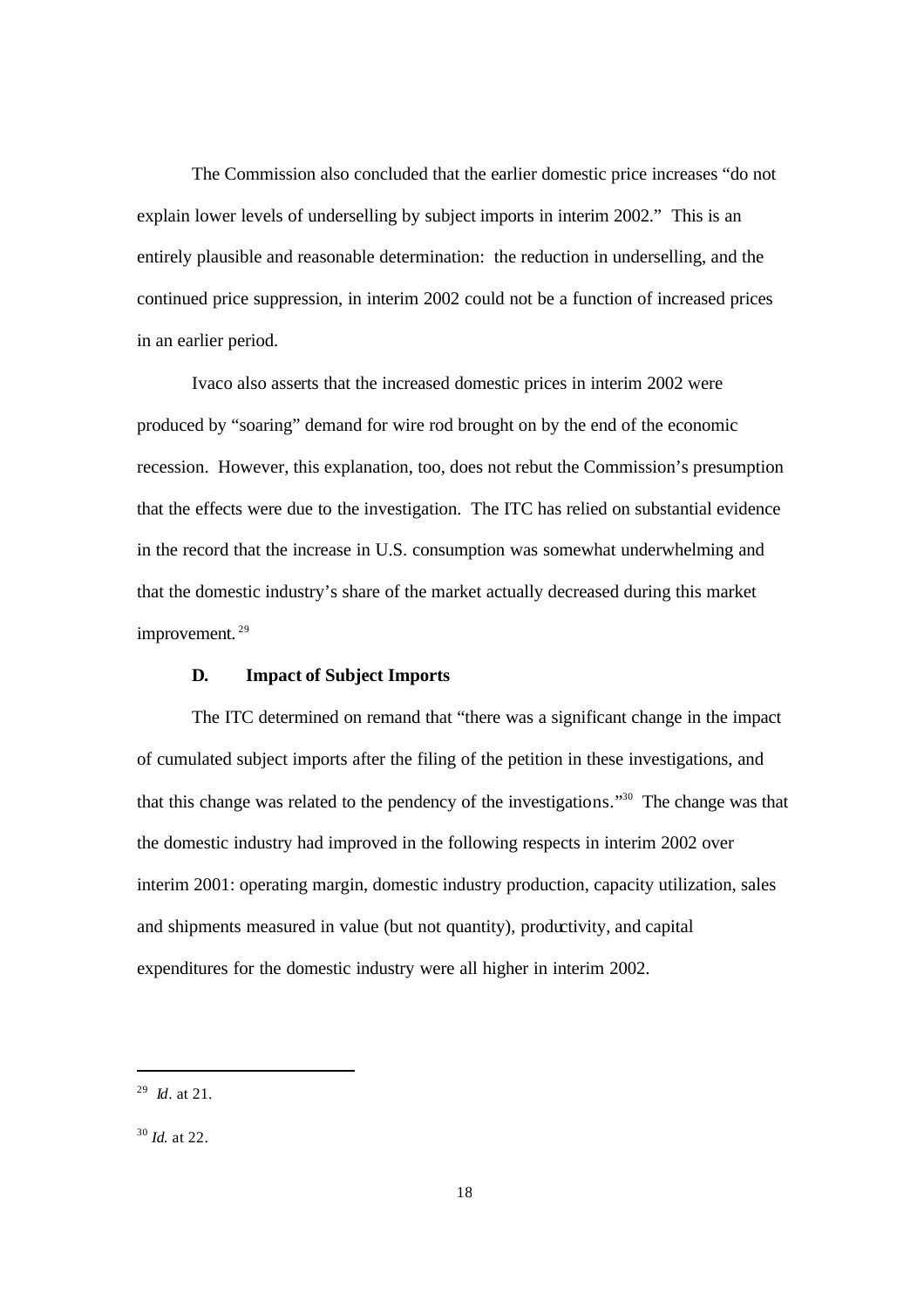The Commission found that domestic prices were able to increase when the volume of lower-priced subject imports began to subside in interim 2002.<sup>31</sup> The ITC also determined that the domestic industry, due to its high fixed costs, was able to produce wire rod more efficiently when it did so in greater quantities in interim 2002. Again, the ITC found that less competition from subject imports in interim 2002 contributed to this improvement.

Ivaco claims that a surge in lower priced nonsubject imports, at the same time as subject imports declined in interim 2002, confirms that the improvement in the domestic industry could not have been tied to the import investigation.<sup>32</sup> However, the ITC determined that the nonsubject imports did not undersell the domestic product or subject imports. The Commission acknowledged the increase in nonsubject imports, but not that they were priced lower than subject imports. The Commission concluded that "[t]he existence of nonsubject imports in the market does not detract from the impact of the subject imports on the domestic industry.<sup>333</sup> Ivaco calls this a "non-answer" to its argument, but we do not agree. There is no convincing evidence of record that the nonsubject imports were cheaper than others. We agree with the Commission's rejection of Ivaco's reliance on AUV data, for the reasons cited in its remand determination.<sup>34</sup> Therefore, the ITC's conclusion that the improvement in the domestic industry was related to the filing of the petition is not necessarily precluded or contradicted by the

<sup>31</sup> *Id.* at 23.

<sup>32</sup> Ivaco Post-Remand Brief at 8.

<sup>&</sup>lt;sup>33</sup> Views of the Commission on Remand at 26 n.77.

<sup>34</sup> *Id. See also* U.S. Steel Group v. United States, 96 F.3d 1352, 1363-64 (Fed. Cir. 1996).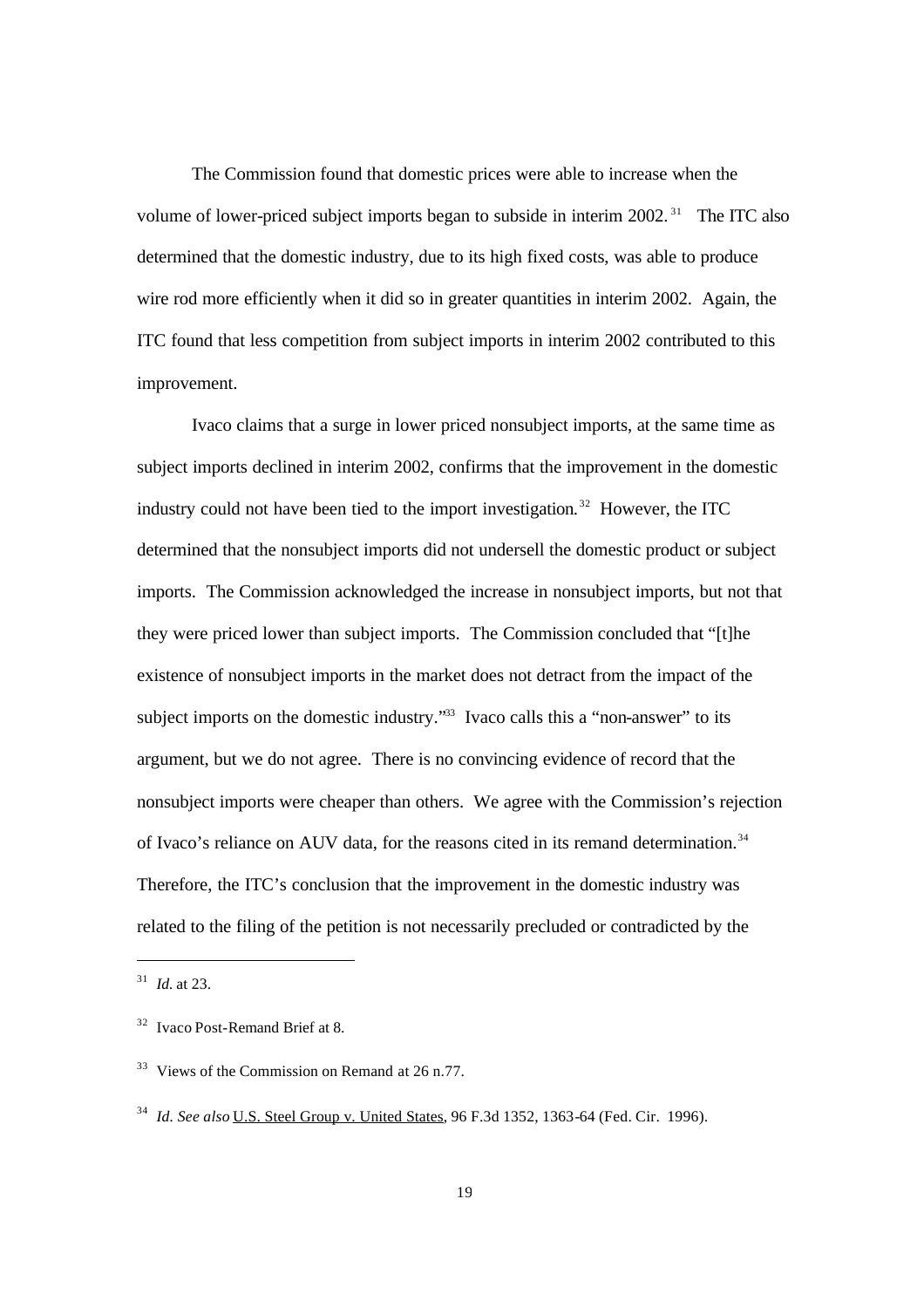influx of such nonsubject imports. If the nonsubject imports have not been shown to be cheaper, than their presence in interim 2002 did not necessarily have the impact claimed by Ivaco.

Ivaco claims that restructuring by some inefficient domestic producers reduced the cost of production, thereby improving the industry's financial health. The ITC in its remand found that the operating margin improvements were relatively widespread in interim 2002, and not limited to a few inefficient producers. Although Ivaco claims in its remand brief that the restructuring extended beyond the few firms it had originally cited, there is no basis for this in the record. The Commission in its remand relies upon the domestic industry's anecdotal evidence that increasing subject imports were a factor in plant shutdowns, bankruptcies, and other difficulties.<sup>35</sup>

Ivaco also points to "cost-cutting" measures undertaken by the domestic industry, whose positive effects were delayed until the recession ended in interim 2002. The ITC disputes that the end of the recession was a positive benefit for this industry in interim 2002: U.S. apparent domestic consumption may have improved, but other indicia were down. <sup>36</sup> The ITC also refutes any connection between increased consumption in interim 2002 with an increase in domestic industry profitability since the domestic industry's share of the market was lower in interim 2002.

At most, Ivaco's rebuttal presents alternative theories which do not preclude the Commission's conclusions. The Commission is not obligated to demonstrate that Ivaco's

<sup>35</sup> *Id* at 24.

 $36$  These included lower sales volume by quantity, lower employment indicators in general, and lower U.S. market share. *Id.* at 25.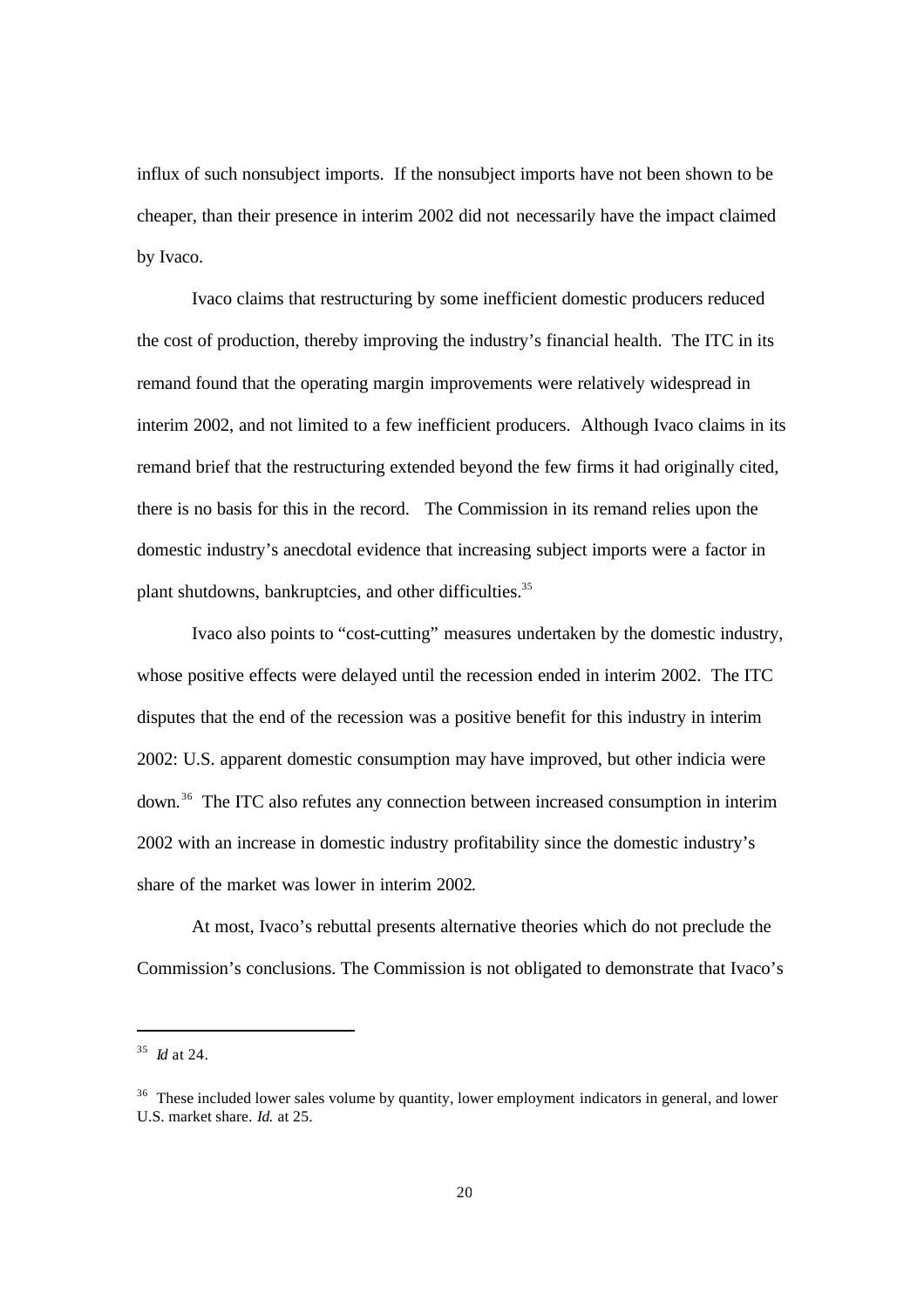alternative theories are wrong. However, Ivaco must demonstrate with sufficient evidence that "factors *other than* the pendency of the investigation" caused the changes and this it has not done. In other words, Ivaco must adduce sufficient evidence that the Commission was wrong in this regard.<sup>37</sup> Considering the degree to which Ivaco's explanations failed to rebut the ITC's presumptions, and the amount of evidence marshaled by the Commission to substantiate its own position, we affirm on this issue.

# **VI. STATUTORY FACTORS USED TO DETERMINE MATERIAL INJURY**

Having disposed of the issues remanded to the Commission in the Panel's previous decision, it is now necessary to review the claims concerning the Commission's findings on the statutory factors of volume, price and impact of subject imports. In making material injury determinations, the Commission must consider the volume of imports, their effect on prices for the domestic like product, and their impact on domestic producers of the like product in the context of U.S. production operations. <sup>38</sup> The Commission may also consider other relevant economic factors to determine whether there is material injury by reason of subject imports.<sup>39</sup>

<sup>37</sup> Consolo v. Fed. Mar. Comm'n, 383 U.S. 607, 620 (1966.

 $38$  19 U.S.C. § 1677(7)(B)(i).

<sup>39</sup> 19 U.S.C. § 1677(7)(B)(ii).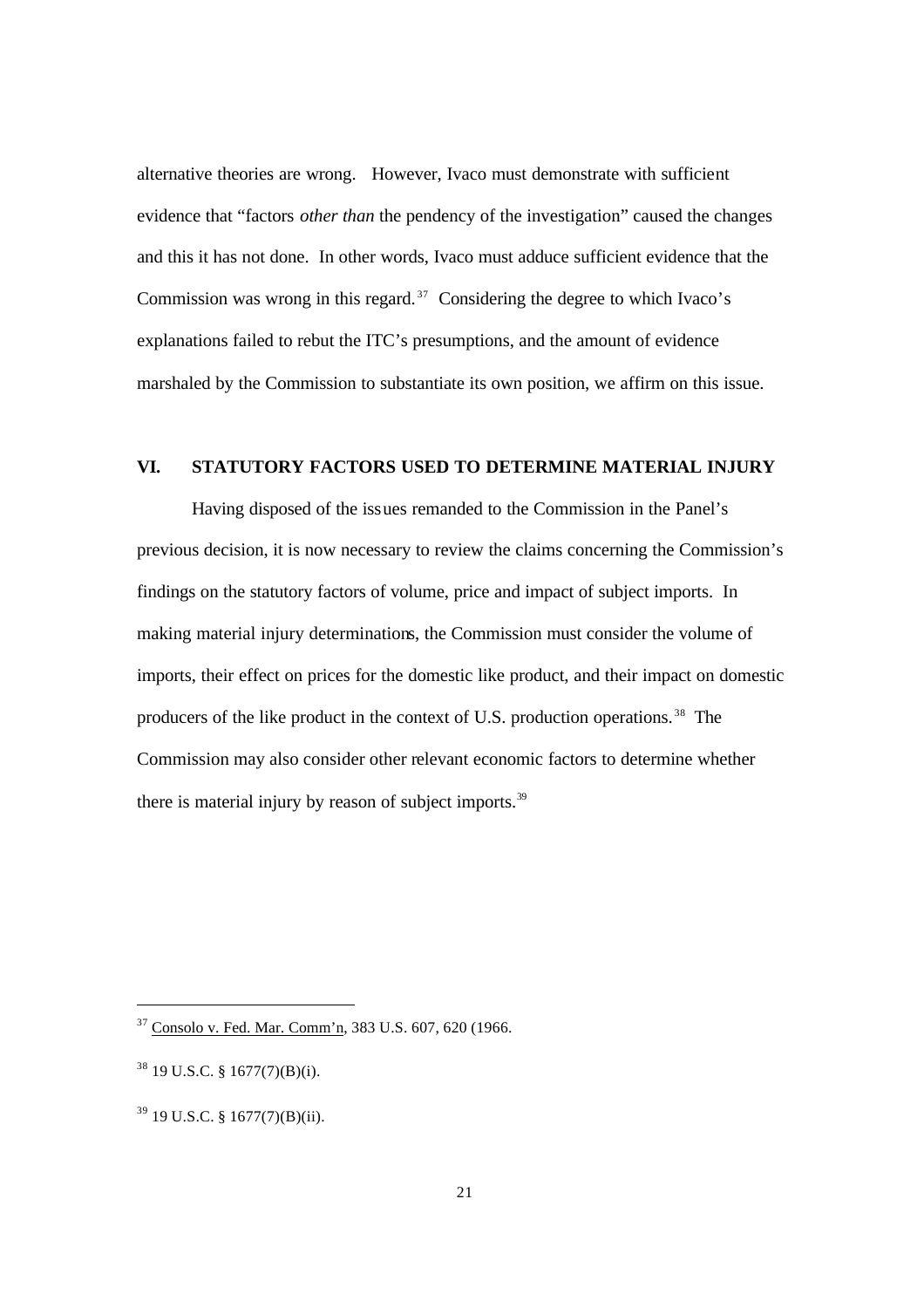#### **A. Volume of Subject Imports**

In its evaluation of the volume of imports, the Commission considered whether the volume of imports or any increase in volume, in absolute terms or relative to domestic production, was significant.<sup>40</sup>

### *1. Volume Effects of Nonsubject Imports*

Ivaco argued in its brief that the Commission did not "thoroughly address the issue of nonsubject imports, their increasing volumes over the period of investigation, and their impact on the health of the domestic industry.<sup>"41</sup> However, Ivaco admits that "Subject imports did increase market share more than nonsubject imports from 1999 to 2001."42 Much of Ivaco's argument concerns the increases in nonsubject imports in 2002, which the Commission properly discounted as described in Section V, *supra.* In addition, the Commission did not err when it declined to extend the POI. *Id.* While the Commission could certainly have provided more explanation for its findings, it clearly weighed the evidence of the volume of cumulated subject imports, market penetration, market share, and domestic producer's market share in making the following determination:

Therefore, it was the cumulated subject imports, and not the nonsubject imports, that gained significant market share previously held by the domestic industry from 1999 to 2001.<sup>43</sup>

 $^{40}$  19 U.S.C. § 1677(7)(C)(i).

<sup>41</sup> Complainant's Brief to the Panel at 29 (March 31, 2003).

<sup>42</sup> *Id*. at 30.

<sup>43</sup> Commission Final Determination, *supra* note 1, at 27 (footnote omitted).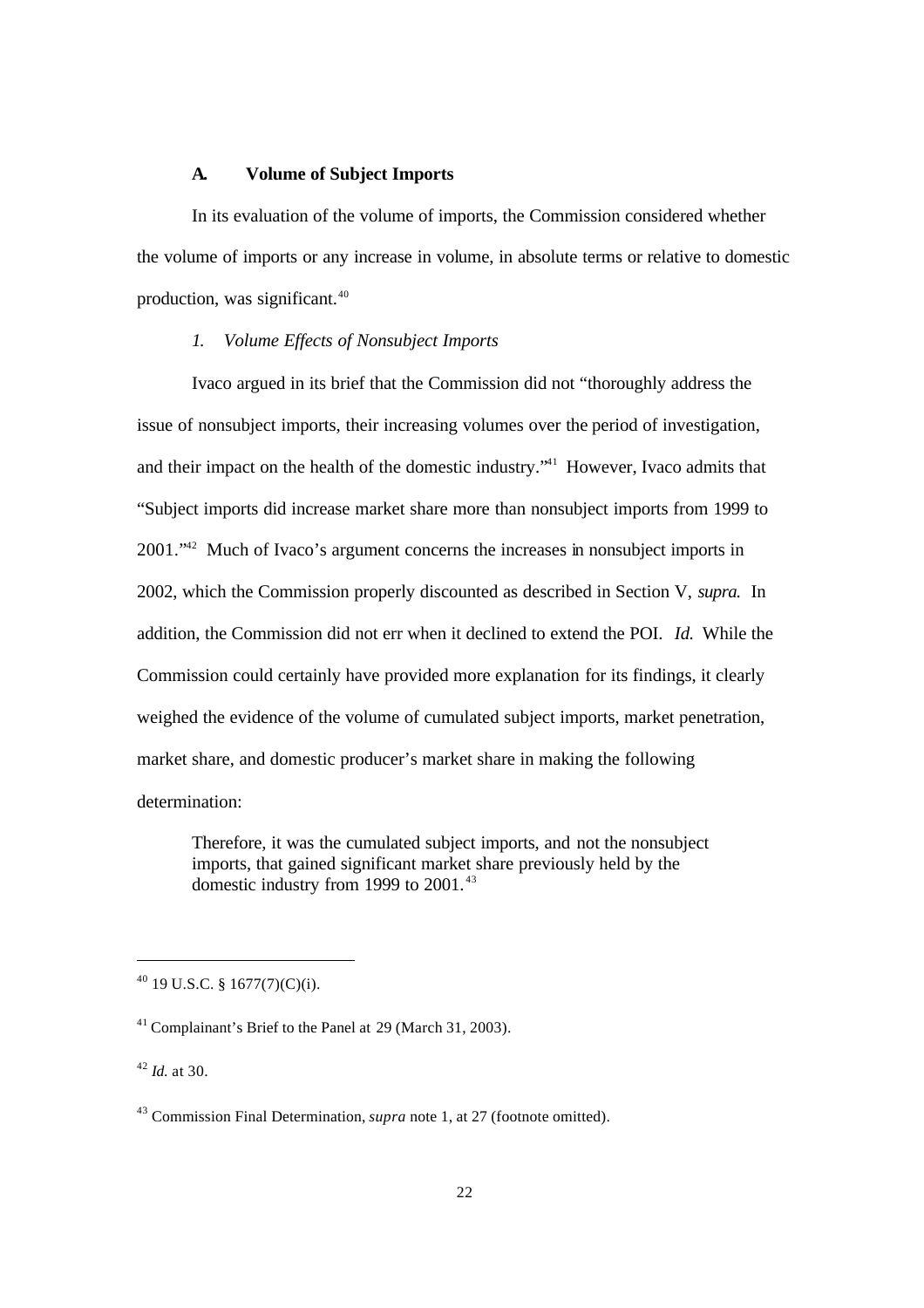Ivaco argues that the Commission has not met its obligation under Gerald Metals, Inc. v. United States, 132 F. 3d 716 (Fed. Cir. 1997), to rely upon adequate evidence that the injury caused to the domestic industry was "by reason of" the subject imports.<sup>44</sup> The Commission found that it was "cumulated subject imports, and not the nonsubject imports, that gained significant market share previously held by the domestic industry from 1999 to 2001."<sup>45</sup> This finding demonstrates that the Commission weighed the evidence on the record concerning the volumes of subject and nonsubject imports in making its material injury determination. The volumes of subject imports and market share relative to domestic production was substantially greater than the volume and market share of nonsubject imports throughout the POI. <sup>46</sup> In particular, the Commission found that a much larger increase in subject imports' market share than the much smaller increase in nonsubject imports' market share was the main contributor to the decline in domestic producers' market share from 1999-2001.

Ivaco raised related arguments in its reply brief that the Commission should have examined "trends regarding nonsubject imports in conjunction with subject imports, and relating those trends to the health of the domestic industry," in order to "test whether the volume effects of subject imports are significant.<sup>"47</sup> Ivaco also posits that it was nonsubject imports, not subject imports, that filled the market when domestic capacity

<sup>44</sup> Complainant's Brief to the Panel at 32 (March 31, 2003).

<sup>45</sup> Commission Final Determination at 27.

<sup>46</sup> Commission's Brief to the Panel at 10-11 (May 30, 2003).

 $47$  Complainant's Reply Brief to the Panel at 33 (June 16, 2003).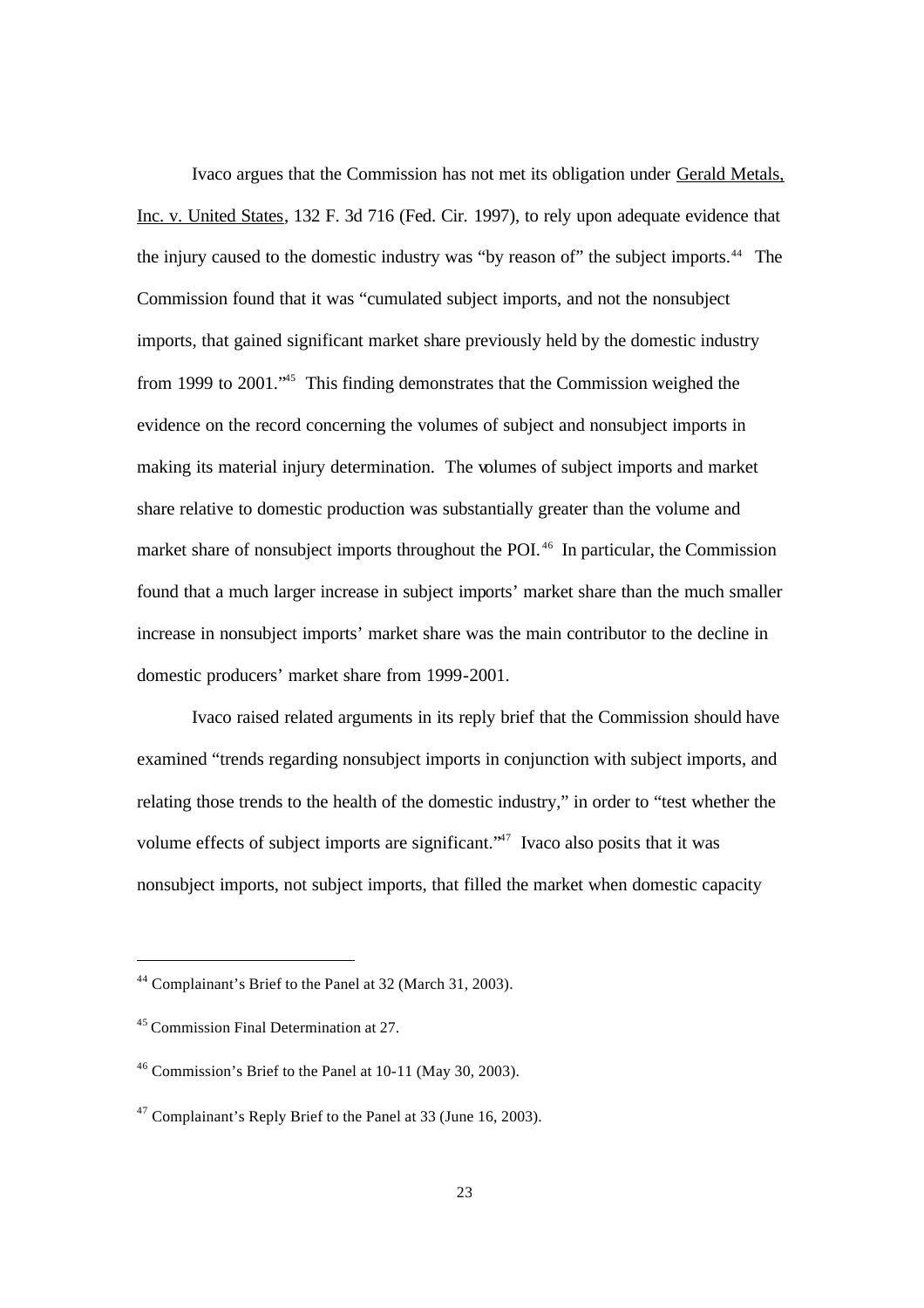exited.<sup>48</sup> The Commission looked at the reduction in domestic capacity and the absolute volumes of both subject and nonsubject imports, and used its market share analysis to conclude that subject imports were entering in higher volumes and increasing market share greater than nonsubject imports. While the Panel has the power to remand to the Commission for a fuller explanation of its findings, it should use that power reasonably, and not as a futile and pointless exercise. In this instance, the Panel can follow the path of the Commission's reasoning, which is supported by substantial evidence on the record. The Panel must therefore affirm the findings of the Commission.

# *2. Effects on the Business Cycle of the Recession and Recovery*

Ivaco argued during the investigation that "the volume effects of subject imports were insignificant, because the domestic capacity withdrawn from the market overwhelmed any insignificant volume effects of subject imports."<sup>49</sup> In response, the Commission argued that the domestic industry was never able to operate at full capacity even though a substantial amount of production exited the market and the remaining production capacity could not meet domestic consumption. <sup>50</sup> The Commission evaluated the condition of the domestic industry in the impact section of its determination.<sup>51</sup> and clearly found that subject imports were increasing at the expense of domestic production.

Throughout the POI, the Commission found that the domestic industry was in distress while subject imports were increasing at a greater relative rate than nonsubject

<sup>48</sup> *Id.* at 34.

<sup>49</sup> Complainant's Brief to the Panel at 33.

<sup>50</sup> Argument by Counsel for the Commission, Hearing Transcript at 118 (May 14, 2004).

<sup>&</sup>lt;sup>51</sup> Commission Final Determination at 30-33.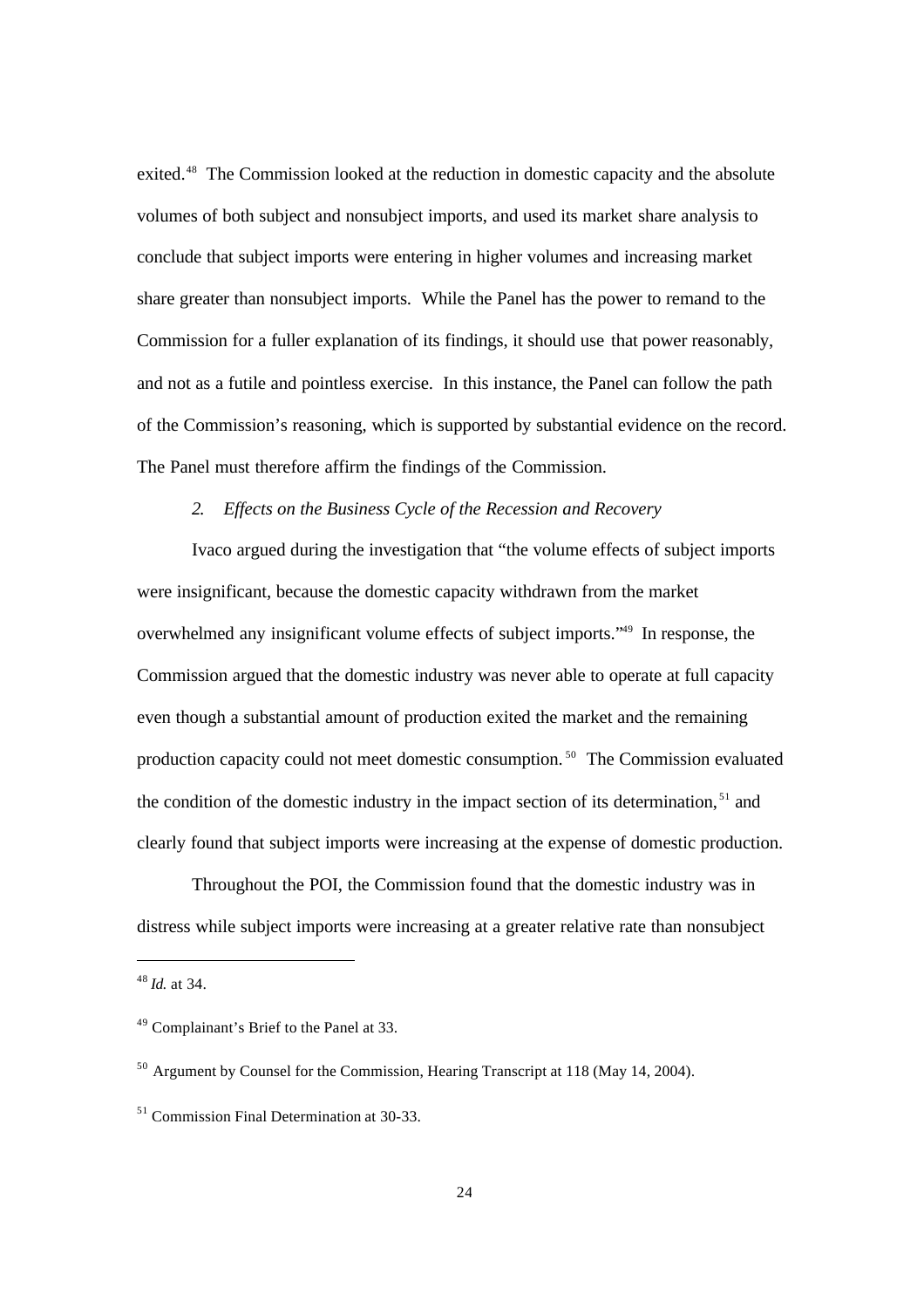imports. The Commission considered the economic conditions during the POI, notwithstanding that it did not mention the recession explicitly. Counsel for the Commission noted that the Commission considered the effects of the recession in its analysis of apparent consumption, and found that the inability of the domestic industry to operate at full capacity despite substantial capacity lost during the POI was caused by the increase in subject imports.<sup>52</sup> Ivaco offers an alternative explanation that the amount of capacity that left the market was huge in comparison to the relatively smaller amount of increase in subject import volumes. In other words, the industry was in distress caused by factors other than the increase in subject imports. The problem with that scenario is that the Commission reviewed all of the information on the record, had a comprehensive analysis provided by the staff, and reasonably concluded that subject imports were an important cause of the problems experienced by the domestic industry.

The Panel is mindful, as it must be, of the standard that governs its review of Commission determinations: "The possibility of drawing two inconsistent conclusions from the evidence does not prevent an administrative agency's finding from being supported by substantial evidence."<sup>53</sup> It is "not within the Court's domain either to weigh the adequate quality or quantity of the evidence for sufficiency or to reject a finding on grounds of a differing interpretation of the record."<sup>54</sup> The Panel is bound by the standard of review to affirm the Commission when it has relied upon substantial evidence on the

 $52$  Argument by Counsel for the Commission, Hearing Transcript at 118 (May 14, 2004).

<sup>53</sup> Matsushita Electric Industrial Co., Ltd. v. United States, 750 F.2d at 933 (Fed. Cir. 1984).

<sup>54</sup> Koyo Seiko Co., Ltd. v. United States, 810 F. Supp. 1287, 1289 (Ct. Int'l Trade 1993) (quoting Timken Co. v. United States, 699 F.Supp. 300, 306 (1988)), aff'd, 894 F.2d 385 (Fed. Cir. 1990); Can-Am Corp. v. United States, 664 F.Supp. 1444, 1450 (Ct. Int'l Trade 1987).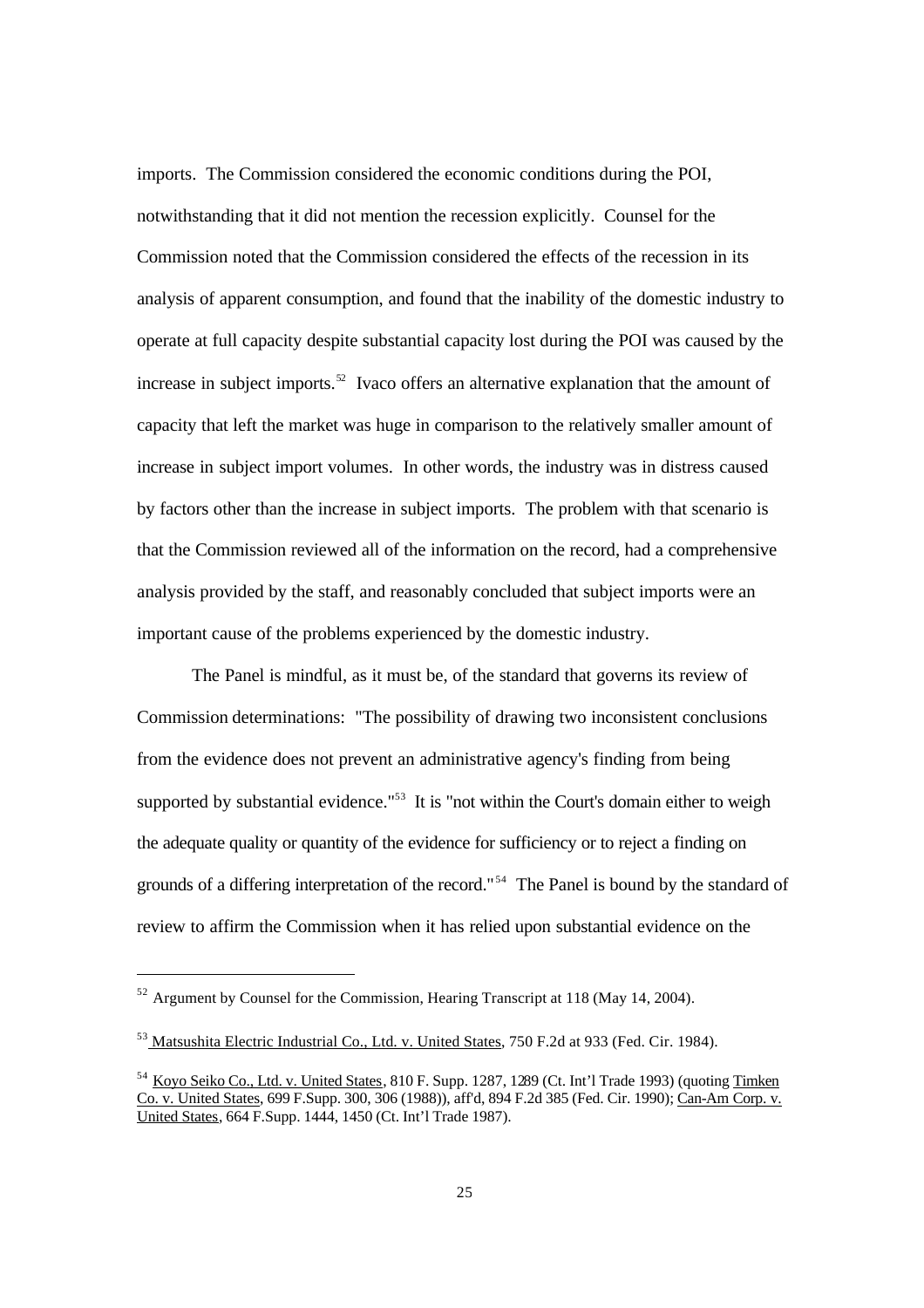record in making its determination. The Panel can follow the path of the reasoning of the Commission and understands the evidence relied upon, so it therefore has no option but to affirm the Commission's finding on this argument.

#### **B. Price Effects of Subject Imports**

## *1. Underselling*

Ivaco argued in its brief before the Panel that there is a "\$20-\$30 per ton price premium for the convenience of domestic product" that should have been applied to the current investigation because it was applied in an earlier investigation.<sup>55</sup> Ivaco then urges the Panel to remand to the Commission for it to apply a \$25 per ton adjustment to all subject imports, which would eliminate the underselling finding by the Commission. The Commission addressed the "price premium" argument directly in its determination.<sup>56</sup>

The Commission distinguished the record in the 1997 investigation from the current investigation on the basis that in 1997, "subject imports generally [had] significantly longer lead times and larger minimum order sizes than domestic producers, and cannot be canceled once ordered.<sup>57</sup> The current investigation found no significant differences on these issues between subject imports and domestic production. The Commission also analyzed the cumulative underselling by product and all countries to

l

<sup>55</sup> Complainant's Brief at 37. *See* Certain Steel Wire Rod from Canada, Germany, Trinidad & Tobago, and Venezuela, Inv. Nos. 701-TA-371 (Final), USITC Pub. 3075 (Nov. 1997).

<sup>56</sup> Commission Final Determination at 29 n.183.

<sup>57</sup> *Id.*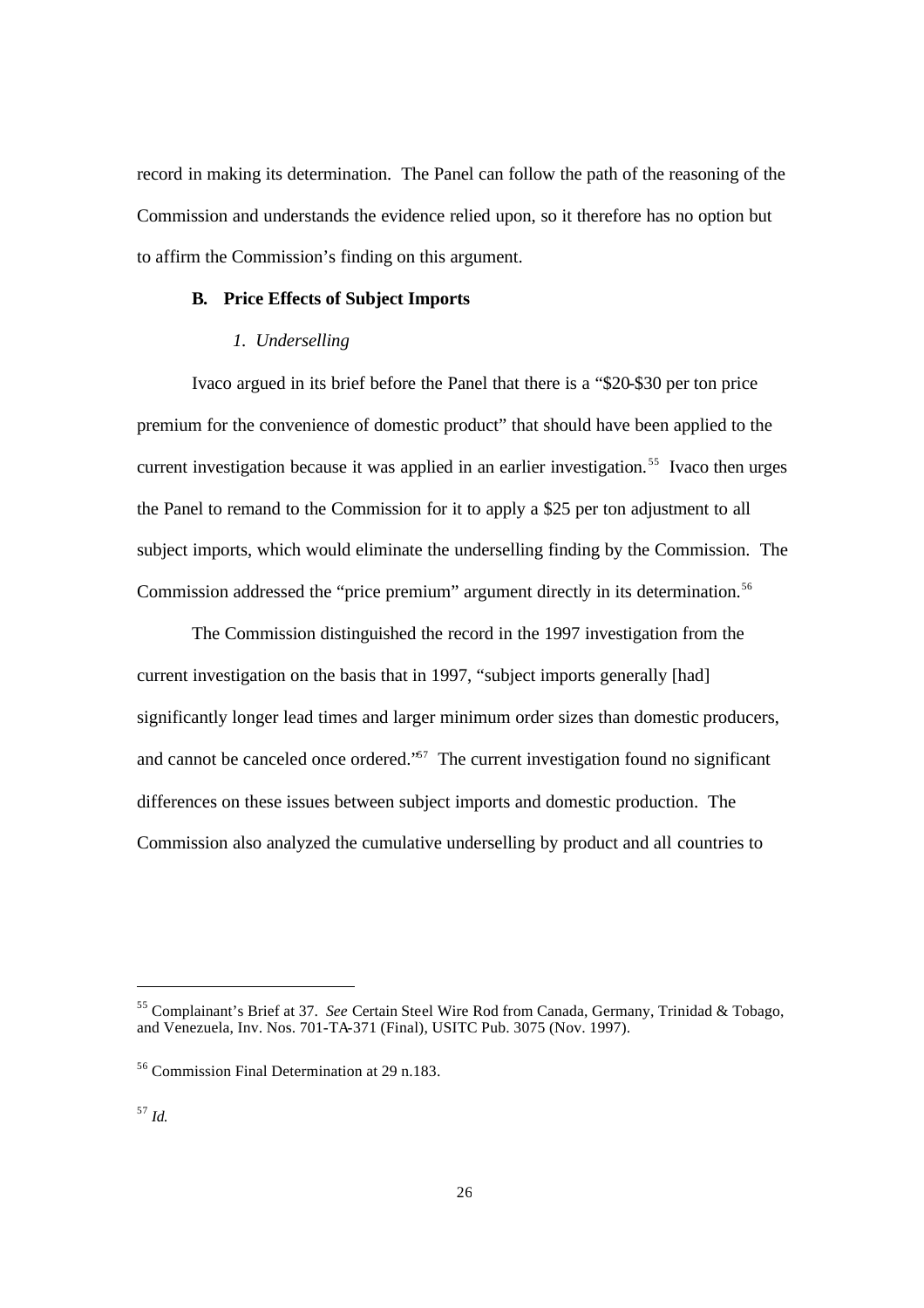conclude that subject imports undersold domestic products in 66.8 percent of all comparisons, which it went on to conclude was significant.<sup>58</sup>

On this issue the Panel finds that the Commission fulfilled its obligation imposed by the standard of review because it relied upon substantial evidence on the record to find price underselling by subject imports. While the invitation by Ivaco to require the Commission to adjust the prices so as to eliminate the underselling is provocative, the Panel could find no legal basis to do so in the briefs or other cases cited.

Ivaco also pointed out that the Canadian products oversold the U.S. products in 54 quarters and undersold in only 24 quarters.<sup>59</sup> This issue is interesting because it points out the problem with cumulation cases in a NAFTA context. Taken in isolation, using only Canadian data, Ivaco makes a plausible argument that there should not be a finding of "significant" price underselling by Canadian producers. Unfortunately for Ivaco, the Panel cannot isolate the NAFTA component from the investigation as a whole. When the Commission cumulates subject imports and that finding is not challenged by complainants, nor remanded on any basis to the Commission for further action, then the Panel must look only at the cumulative data in assessing whether the Commission properly relied upon substantial evidence to make its determination. Therefore, the Panel affirms the Commission determination on this issue.

# *2. Price Depression and Suppression*

Ivaco challenged the Commission's finding of a "cost-price" squeeze that left domestic producers unable to raise prices in a period of increasing costs. To support this

<sup>58</sup> *Id.*

<sup>59</sup> Complainant's Brief at 39.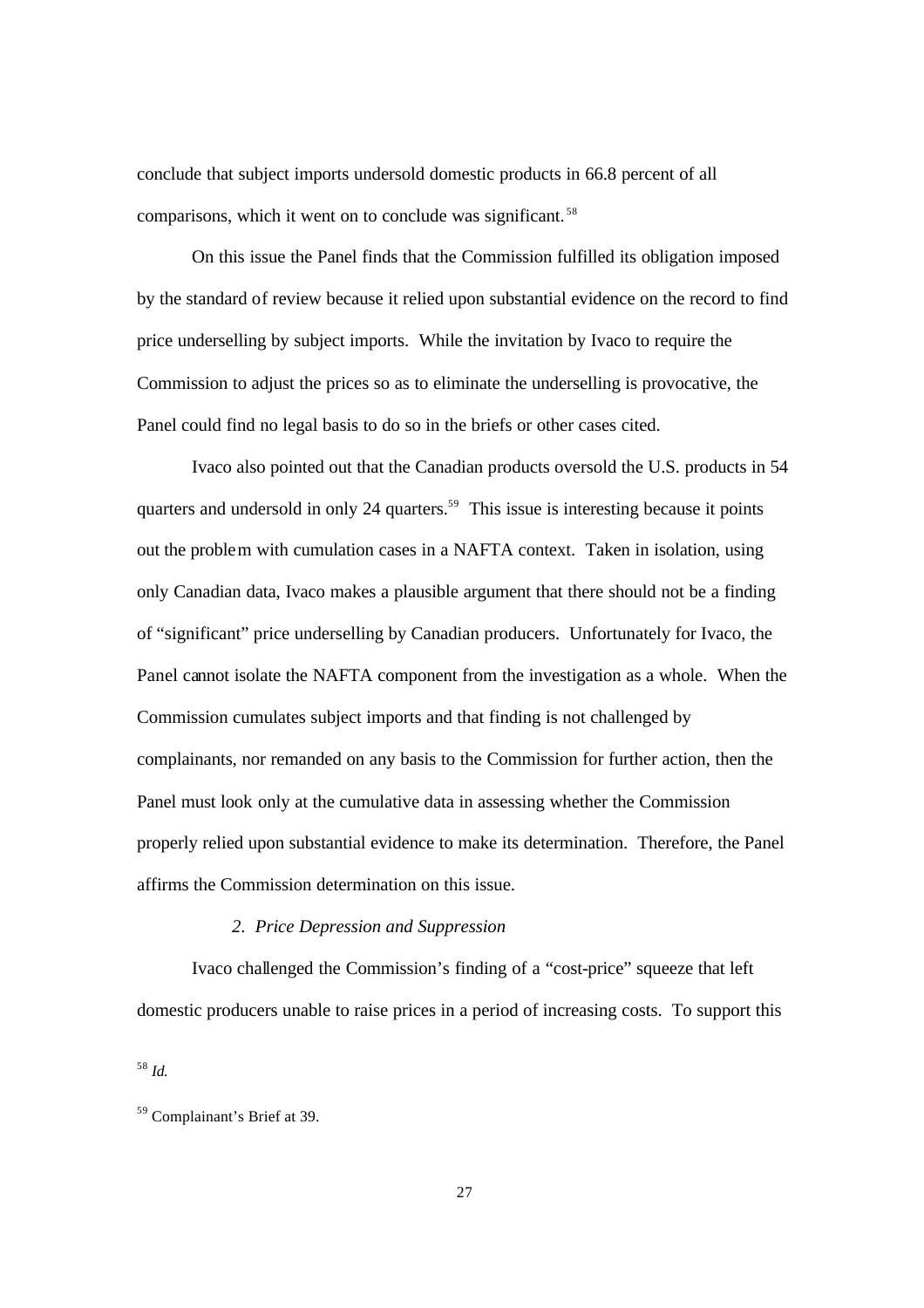challenge, Ivaco provides a "metal margin" versus "metal spread" analysis to demonstrate that the cost-price squeeze did not exist.<sup>60</sup> The Commission performed a price suppression analysis in which it found that the domestic industry's cost of goods sold (COGS) as a share of net sales was increasing over the POI, but they were not able to raise prices to cover the increased costs. The finding was made in the context of the deteriorating condition of the industry. Despite shrinking U.S. consumption, the market share of lower-price subject imports "contributed significantly" to the inability of the domestic industry to raise prices.<sup>61</sup>

As to the metal margin and metal spread argument, the Commission did not rely upon either type of analysis because both are measures of materials costs, and exclude the elements of factory overhead and SG&A expenses, which were a significant component of COGS. Therefore, the Commission concluded that a metal margin or metal spread analysis was inappropriate to use in the wire rod industry due to the conditions of competition in that industry.<sup>62</sup>

After a thorough review of the arguments, the Panel finds that the Commission determination on this issue is supported by substantial evidence on the record and was made in accordance with law, and is therefore affirmed.

## *3. Role of Nonsubject Imports*

Ivaco made an argument that a late surge in nonsubject imports in 2002 should have been considered by the Commission in its price analysis. The Commission

<sup>60</sup> *Id.* at 39-42.

<sup>61</sup> Commission Final Determination at 29-30.

<sup>&</sup>lt;sup>62</sup> Commission Brief at 66.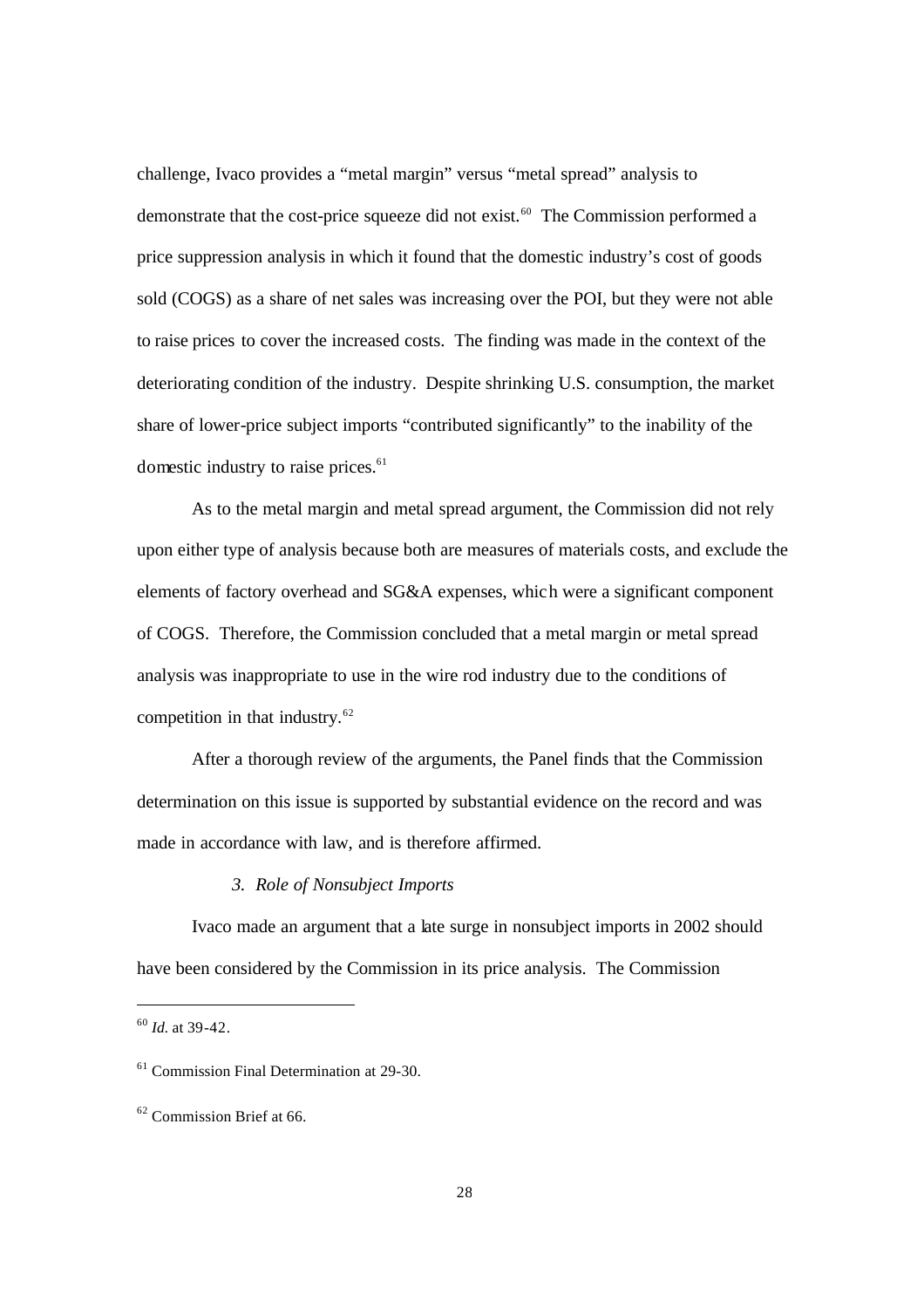treatment of the 2002 data has been dealt with in Section V, *supra*. The Panel affirms the Commission Determination on this issue as described in more detail above.

### *4. Price Trends*

Ivaco argued that the Commission ignored an argument that there was no correlation between domestic prices and import prices during the POI. The Commission failed to address the issue directly in its determination, in its brief, or at the hearing. Counsel for the domestic industry argued that because "the Commission found an inability to raise prices in the face of rising costs caused by the surge in low-priced subject imports that significantly undersold the domestic industry at significant margins of underselling, … the Commission adequately justified the correlation between the subject import and domestic prices."<sup>63</sup> While Ivaco is technically correct that the Commission failed to address this specific nuance of the overall question of the effect of subject import prices, the Panel is persuaded that the Commission implicitly took into account price trends in order to make its cost-price squeeze analysis. As the Panel has already affirmed that analysis, it affirms on this issue as well.

### **C. Impact of Subject Imports**

Ivaco's primary argument in opposition to the Commission's impact analysis is based on the Commission's discounting of the first quarter 2002 data showing that the domestic industry's economic health was improving. As we have already determined that the Commission properly discounted that data, there is no basis for further review of that argument.

-

 $63$  Brief of Domestic Industy Interested Parties at 54 (May 30, 2003).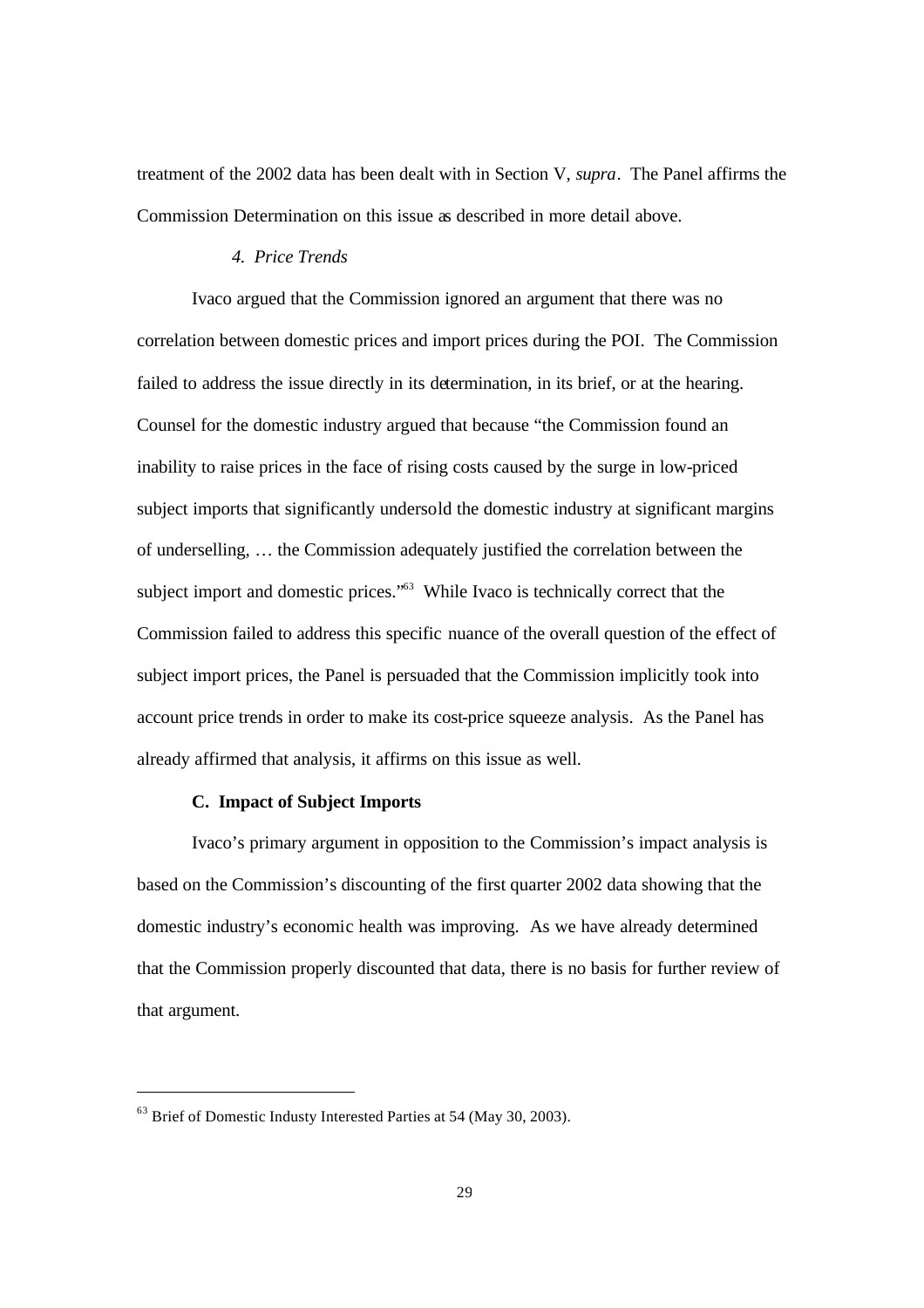Ivaco strenuously argued throughout its brief that the Commission makes false connections because it inappropriately links unrelated phenomena, the post hoc ergo propter hoc fallacy. <sup>64</sup> The thrust of Ivaco's argument is that the industry was in serious trouble from conditions that had nothing to do with subject imports. For example, Ivaco argued that:

In the process of avoiding evaluation of respondents' voluminous evidence that bankruptcies and other exits by domestic producers during the period of investigation were unrelated to subject imports, the Commission made sweeping, conclusory statements unsupported by substantial evidence. The Commission stated that 'we conclude from the record evidence that although additional factors may have contributed to certain domestic producers' financial problems, subject imports were a significant cause of material injury to the entire industry, including the loss of sales and market share to lower-priced subject imports.' Final Determination, at 32. What support does the Commission cite for these conclusions? The statement of one of the petitioners, and the petitioner's posthearing brief. <sup>65</sup>

The Commission responded to this argument in its brief by noting that the SAA requires the Commission "to examine other factors to ensue that it is not attributing injury from other sources to the subject imports."<sup>66</sup> The Commission analyzed the evidence before it, and the brief cites to various pieces of evidence, often filed by the domestic industry, in support of its finding that subject imports had an adverse impact on the health of the domestic industry. While Ivaco points to alternative interpretations of the evidence, and makes plausible arguments that the condition of the domestic industry

<sup>64</sup> Complainant's Brief at 48.

<sup>&</sup>lt;sup>65</sup> *Id.* at 48-49 (footnotes omitted).

<sup>66</sup> Commission Brief at 69, *citing* Taiwan Semiconductor Indus. Ass'n v. United States, 266 F. 3d. 1339, 1345 (Fed. Cir. 2001), *citing* to SAA at 852. *See also* Commission Brief at 69-73, and Final Determination at 30-33.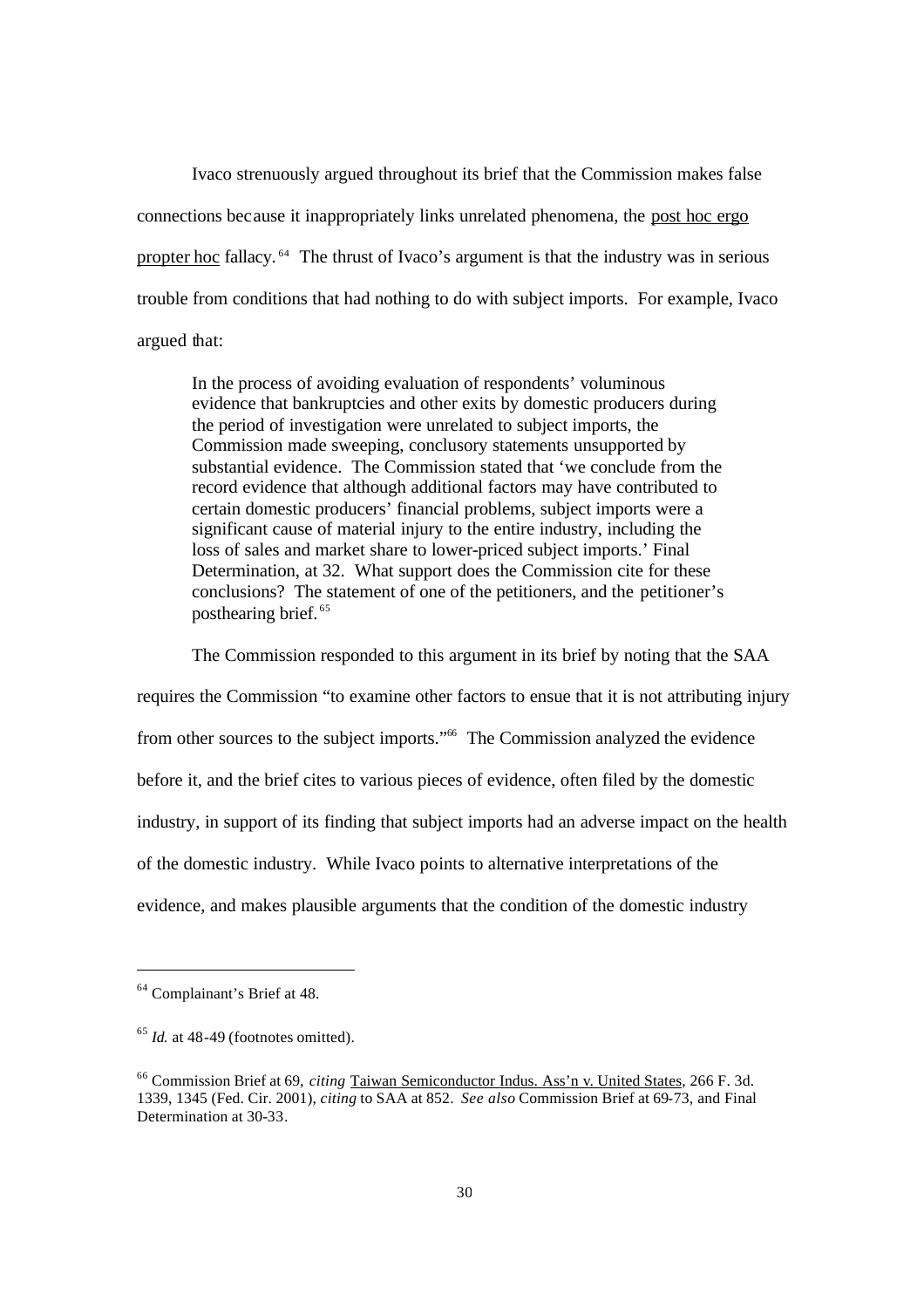deteriorated due to factors other than subject imports, this Panel cannot review the evidence *de novo* in order to draw different conclusions from those of the Commission. The Commission went to considerable effort to review the evidence on the record, analyze it in the context of the business cycle and conditions of competition of the wire rod industry and found that subject imports were having a significant adverse impact on the domestic industry.<sup> $67$ </sup> While many of the statements in the impact section of the Commission's analysis are, indeed, conclusory, as argued by Ivaco, the Panel is persuaded by the determination and the Commission's Brief that all of the factors relevant to the impact finding were referenced adequately in the volume and price sections of the determination.<sup>68</sup> For the reasons described above, the Panel affirms the Commission's adverse impact finding.

## **VII. Conclusion**

After a thorough review of the Commission's determination, the briefs of all parties, the remand determination and related arguments, oral argument and the hearing transcript, and the various sources cited and provided to the Panel in the Joint Appendix, the Panel AFFIRMS the Commission's Final Determination, as amended by the Determination on Remand. The U.S. Secretary is hereby:

l

<sup>67</sup> Final Determination at 33.

<sup>68</sup> Commission Brief at 69.